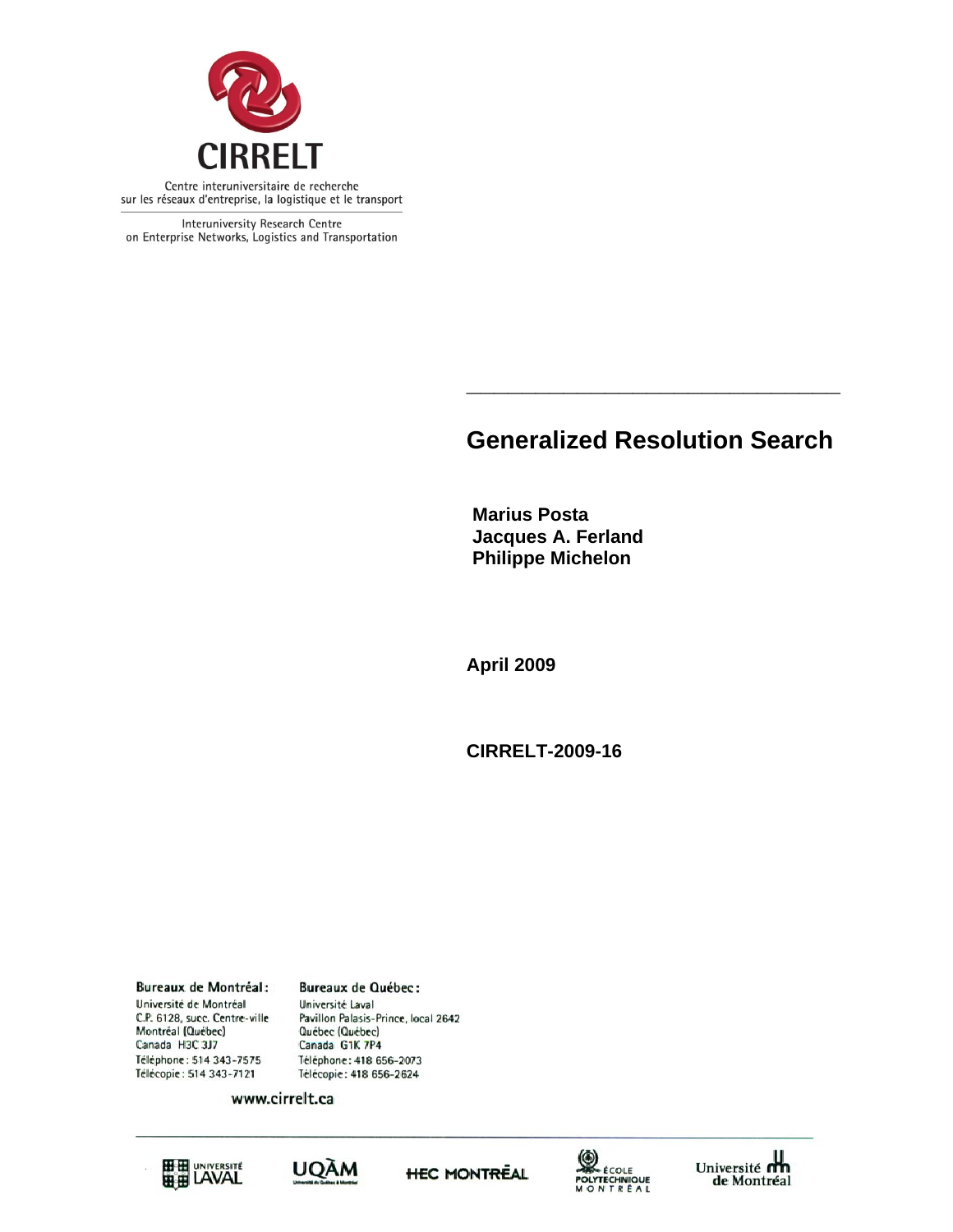## **Generalized Resolution Search**

## Marius Posta<sup>1,\*</sup>, Jacques Ferland<sup>1</sup>, Philippe Michelon<sup>2</sup>

- <sup>1</sup> Interuniversity Research Centre on Enterprise Networks, Logistics and Transportation (CIRRELT) and Department of Computer Science and Operations Research, Université de Montréal, P.O. Box 6128, Station Centre-ville, Montréal, Canada H3C 3J7
- <sup>2</sup> Université d'Avignon et des Pays du Vaucluse, Laboratoire d'Informatique d'Avignon, F-84911 Avignon, Cedex 9, France

**Abstract.** Difficult discrete optimization problems are often solved using a Branch and

Bound approach. Resolution search is an alternate approach proposed by Chvátal for 0-1

problems, allowing more flexibility in the search process. In this paper, we generalize the

Resolution Search to any discrete problem.

**Keywords**. Resolution Search, optimization problems, discrete problems.

**Acknowledgements.** This research was supported by the Natural Sciences and

Engineering Research Council of Canada (NSERC).

Results and views expressed in this publication are the sole responsibility of the authors and do not necessarily reflect those of CIRRELT.

Les résultats et opinions contenus dans cette publication ne reflètent pas nécessairement la position du CIRRELT et n'engagent pas sa responsabilité.

\* Corresponding author: Marius.Posta@cirrelt.ca

**\_\_\_\_\_\_\_\_\_\_\_\_\_\_\_\_\_\_\_\_\_\_\_\_\_\_\_\_\_**

This document is also published as Publication #1338 by the Department of Computer Science and Operations Research of the Université de Montréal.

Dépôt légal – Bibliothèque nationale du Québec, Bibliothèque nationale du Canada, 2009

© Copyright Posta, Ferland, Michelon and CIRRELT, 2009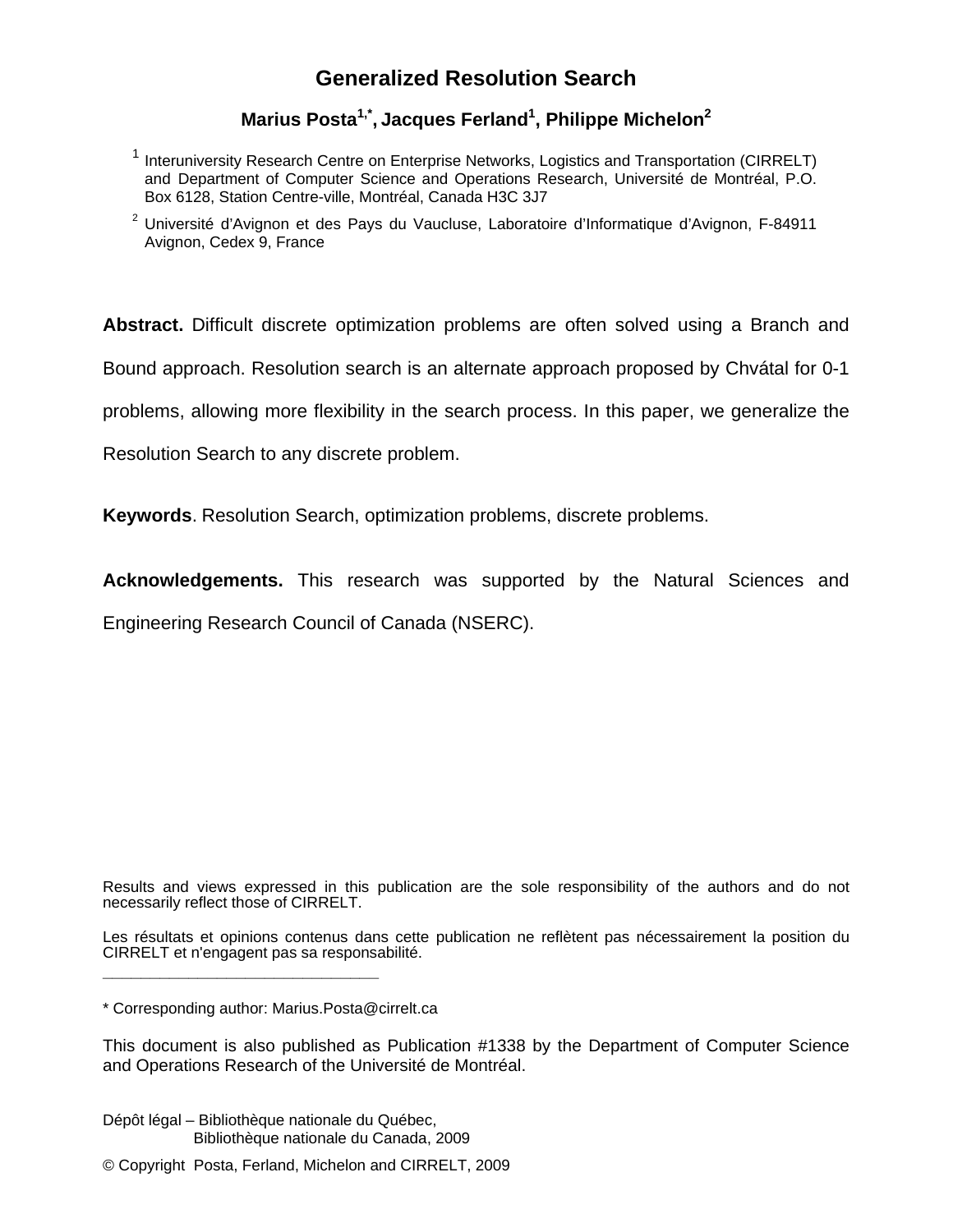### 1. Introduction and general concepts

Consider the following problem

$$
\min\{f(x) : x \in \mathcal{X}\}\tag{P}
$$

where  $\mathcal X$  is discrete and where the objective function  $f$  is defined as follows:

$$
f: \mathcal{X} \longrightarrow \mathbb{R} \cup \{+\infty\}
$$
  

$$
x \longmapsto \begin{cases} +\infty \text{ if solution } x \text{ is not feasible} \\ f(x) \text{ otherwise} \end{cases}
$$

Solving (P) consists in identifying a solution  $x^* \in \mathcal{X}$  which minimizes the objective function  $f$ .

Chvátal was the first author to introduce in [4] a Resolution Search approach to deal with binary variable problems, i.e. those where  $\mathcal{X} = \{0,1\}^n$ . This approach is an alternative to the Branch and Bound approach. Then Hanafi and Glover [5] were the first to generalize the Resolution Search approach for mixed integer programs. Furthermore, they provided interesting parallels with earlier approaches like Dynamic Branch and Bound.

A few straightforward implementation attempts were then published, where a Resolution Search approach was used to deal with problems with varying degrees of success. Demassey et al. [1] were the first to implement a Resolution Search approach to deal with the RCPSP. Then Palpant et al. [6], and more recently Boussier et al. [3], applied the approach to deal with the  $n^2$ -queens and 0-1 multidimensional knapsack problems, respectively. These authors focused on finding an application for which a Resolution Search approach would be competitive compared to the more traditional Branch and Bound approach, and they did not develop the theoretical aspects of Resolution Search much further. Demassey et al. [1], and Palpant et al. [6] report encouraging results despite not being competitive with the state of the art for their respective problems. Furthermore, Boussier et al. [3] were able to exactly solve previously unsolved instances of the 0-1 multidimensional knapsack problem.

In this paper, we further generalize the Resolution Search approach to any discrete optimization problem  $(P)$ . For this purpose, we have to redefine some concepts introduced in [4], and to define new ones. We lean heavily on the ideas presented in [4] in the context of 0-1 problems to prove convergence of the search procedure to solve any discrete optimization problem.

#### 1.1. Example

We now introduce a toy problem and an instance which will be used as an example throughout this paper. Consider a decreasing curve  $\Gamma$  in the plane, and suppose that its mathematical formulation is not known explicitely. However, we know where  $\Gamma$  intersects the coordinate axes, and for any point  $(l, h)$  an oracle is available to indicate if it lies below or above Γ. The objective is to determine the rectangle with the largest area while satisfying the following constraints: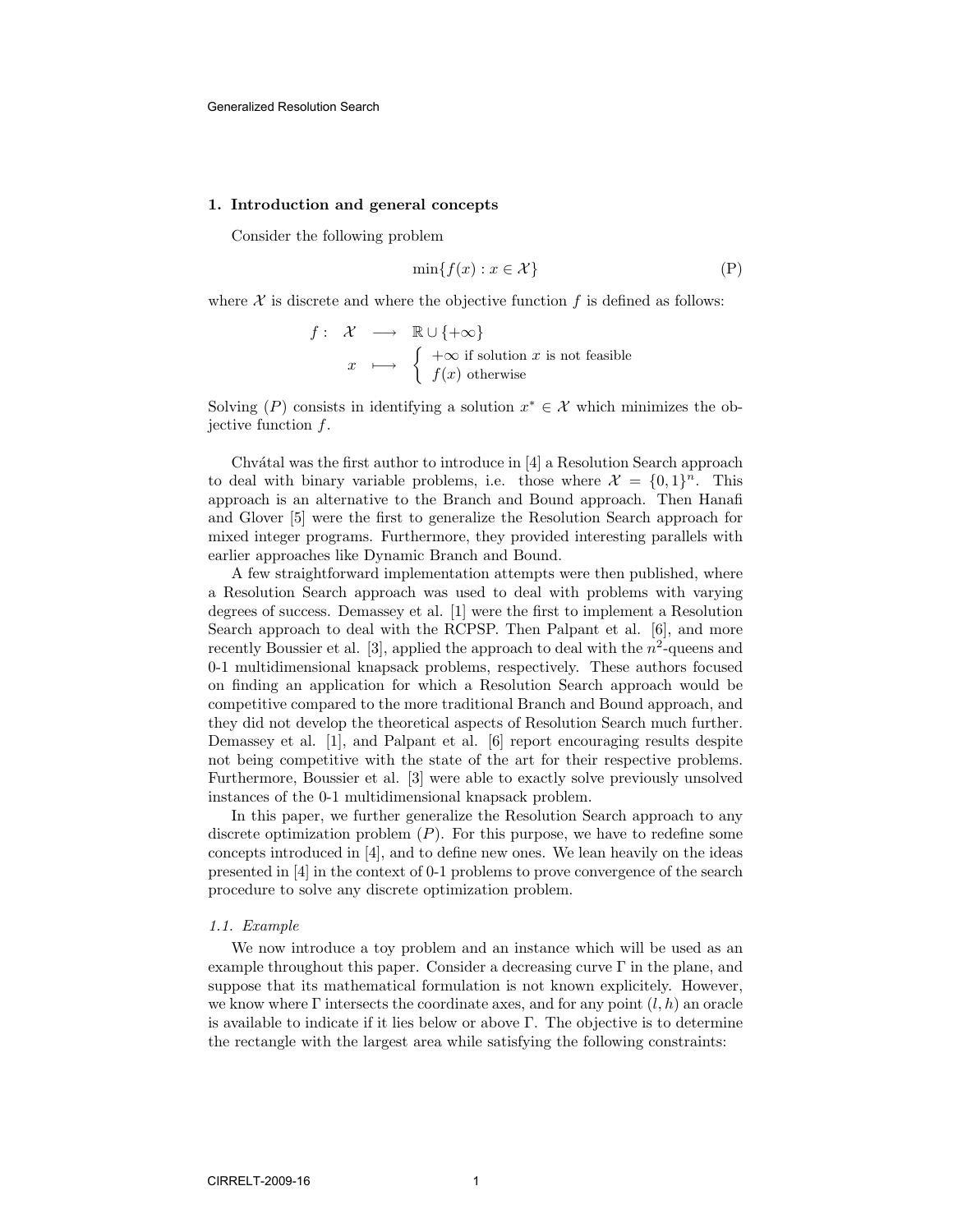- its extreme vertices must be  $(0,0)$ ,  $(0,h)$ ,  $(l,0)$  and  $(l,h)$ ,
- $\bullet$  l and h must be non-negative integers,
- and  $(l, h)$  must lie below  $\Gamma$ .

Assume that  $\Gamma$  intersects the coordinate axes at  $(l_{\cap}, 0)$  and  $(0, h_{\cap})$ . If we denote  $l_{\text{max}} = \lfloor l_{\cap} \rfloor$  and  $h_{\text{max}} = \lfloor h_{\cap} \rfloor$ , then the search space for this problem is:

$$
\mathcal{X} = \left\{ (l, h) \in \mathbb{Z}^2 : 0 \le l \le l_{\max}, 0 \le h \le h_{\max} \right\}.
$$

Furthermore, denote the objective function f to be minimized over  $\mathcal X$  as follows:

$$
f(l, h) = \begin{cases} +\infty & \text{if } (l, h) \text{ lies above } \Gamma \\ -lh & \text{otherwise.} \end{cases}
$$

An initial upper bound on the optimal value is  $\bar{z} = 0$ . Denote by  $r^* = (l^*, h^*)$ the best known solution so far.

In figure 1, the curve  $\Gamma$  intersects the l axis between 5 and 6 and the h axis between 4 and 5. Accordingly, given that  $\Gamma$  is decreasing it follows that the optimal upper right corner of the rectangle must belong to the following set:

$$
\mathcal{X} = \{ (l, h) \in \mathbb{Z}^2 : 0 \le l \le 5, 0 \le h \le 4 \}.
$$

In the figure, the point  $(\tilde{l}, \tilde{h}) = (3, 2)$  lies below the curve so that  $f(3, 2) = -6$ .



Figure 1: A problem instance, and a solution  $(\tilde{l}, \tilde{h}) = (3, 2)$ .

#### 1.2. Definitions

In general, a problem of type  $(P)$  is too difficult to be solved directly. For this reason we often use the popular divide-and-conquer strategy: the solution set X is partitioned into subsets  $\mathcal{X}_1 \cup \mathcal{X}_2 \cup ... \cup \mathcal{X}_m = \mathcal{X}$  such that the objective function  $f$  is easily minimized on each subset. Then a minimum value  $z^*$  of  $f$ can be inferred on  $\mathcal{X}$ . Note that if we consider the parts of  $\mathcal{X}$  successively one after the other, as we usually do, it is not always necessary to find a minimum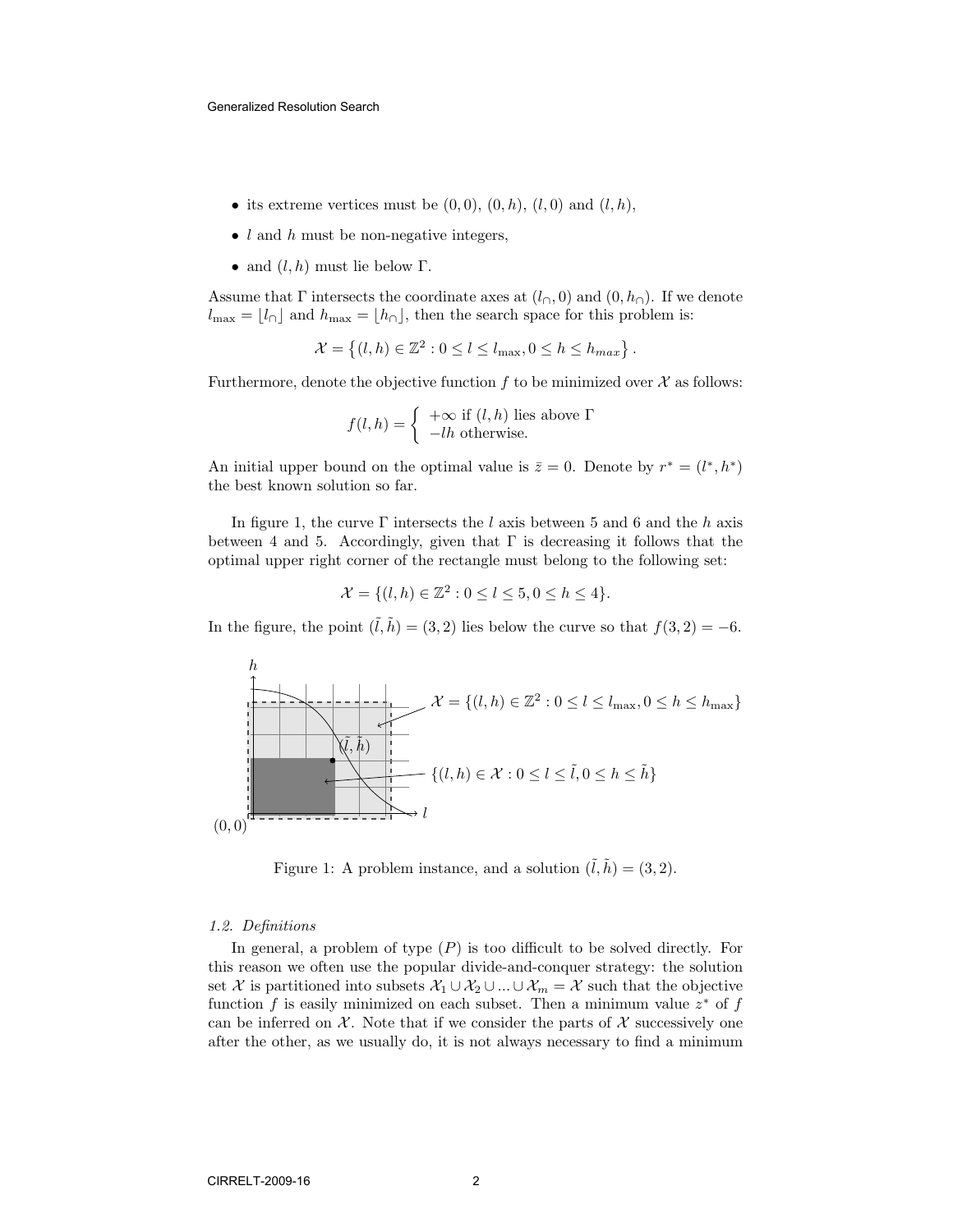on each of them. Indeed, assume that  $\bar{z}$  is the value of the best known solution when the subset  $\mathcal{X}_i$  is to be examined. If we can verify that the mimimum value of f on  $\mathcal{X}_i$  is greater than or equal to  $\bar{z}$ , then we can infer that no better solution of the problem  $(P)$  can be found in  $\mathcal{X}_i$ .

First we introduce some preliminary definitions.

**Definition 1.** A subset  $\mathcal{X}_i$  of  $\mathcal{X}_i$  is explored if one of the following alternatives holds:

- There is no better solution in  $\mathcal{X}_i$ ; i.e. given an upper bound  $\bar{z}$  on the optimum value of  $(P)$ ,  $f(x) \geq \overline{z}$  for all  $x \in \mathcal{X}_i$ .
- $x' = \arg \min \{ f(x) : x \in \mathcal{X}_i \}$  verifies  $f(x') < \overline{z}$ .

The problem  $(P)$  is solved once X has been entirely explored.

**Definition 2.** A predicate  $\gamma$  on X is a function on X such that each element in  $X$  is either verified by  $\gamma$  or is not.

**Definition 3.** A set C of predicates on  $\mathcal{X}$  is called a **clause**. It defines a subset  $X(C)$  of X.  $X(C)$  is called its **clause cover**.

 $X(C) = \{x \in \mathcal{X} : x \text{ verifies all predicates } \gamma \in C\}$ 

Any solution or any set of solutions is said to be **covered** by a clause  $C$  if it is included in the clause cover  $X(C)$ . For the sake of consistency,  $X(\emptyset) = \mathcal{X}$ . Furthermore, we assume that any predicate  $\gamma$  included in any clause has a complement predicate  $\bar{\gamma}$  in the sense that any  $x \in \mathcal{X}$  verifies either  $\gamma$  or  $\bar{\gamma}$ .

Here we merely extend the concept of clauses, as presented by Chvátal [4] for 0-1 problems, and subsequently generalized to integer programming by Hanafi and Glover [5].<sup>2</sup>

**Example 1.** As an example, consider the set  $\mathcal{X} = \{(l, h) \in \mathbb{Z}^2 : 0 \le l \le 5, 0 \le h \le 4\}$ of our toy problem. Let us define a predicate  $\gamma$ , verified for any  $(l, h) \in \mathcal{X}$  if and only if  $0 \leq l \leq 3$ . The predicate  $\overline{\gamma}$  verified for any  $(l, h) \in \mathcal{X}$  such that  $4 \leq l \leq 5$ is complementary to  $\gamma$ .

The notation  $X(C)$  to designate the set of solutions verifying a clause C is borrowed from Hanafi and Glover [5].

**Remark 1.** Let A and B be two clauses. Then  $X(A \cup B) = X(A) \cap X(B)$ , and  $A \subseteq B$  implies  $X(B) \subseteq X(A)$ .

**Definition 4.** A clause C is declared **nogood** if the corresponding cover  $X(C)$ has been explored.<sup>3</sup>

<sup>&</sup>lt;sup>1</sup>In this case x' becomes the best known solution and  $\bar{z}$  is updated accordingly.

 $2$ Chvátal [4] defines his clauses as sets of literals, literals can be seen as a particular kind of predicate.

<sup>&</sup>lt;sup>3</sup>Note that the word 'nogood' is borrowed from the constraint programming terminology. Chvátal  $[4]$  would say that a specific clause is ' $\bar{z}$ -forcing' instead.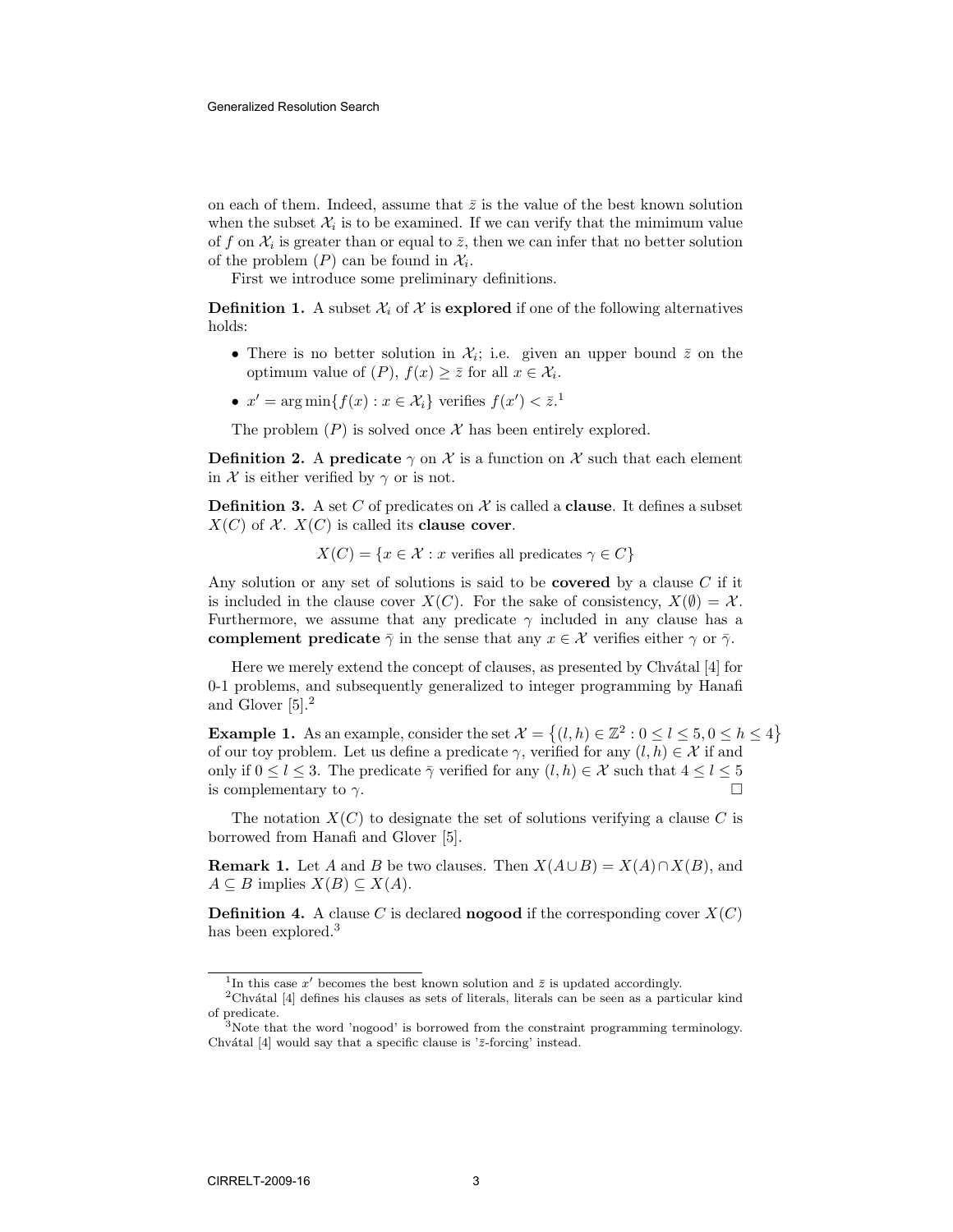#### 2. Outline of the Resolution Search approach

In the Branch and Bound approach, the search space  $\mathcal X$  is partitioned recursively. Let  $\mathcal L$  be the list containing the subsets of  $\mathcal X$  left to be explored (initially,  $\mathcal{L} = [\mathcal{X}]$ . An upper bound  $\bar{z}$  on the optimal value of  $(P)$  corresponding to the best known solution is available and updated during the procedure. At a specific iteration i, a subset  $\mathcal{X}_i \subseteq \mathcal{X}$  is removed from the list  $\mathcal{L}$ . A bounding procedure is applied on  $\mathcal{X}_i$  to generate a lower bound  $\underline{z}_i$  on the values in  $f(\mathcal{X}_i)$ . In doing so the bounding procedure also updates an upper bound  $\bar{z}$  on the optimal value of  $(P)$ . If  $\underline{z}_i < \overline{z}$ , then the subset  $\mathcal{X}_i$  is split into two subsets to be added to  $\mathcal{L}$ . The procedure then loops to the next iteration  $i + 1$ , unless  $\mathcal{L}$  is empty, in which case  $\bar{z}$  is the optimal value of  $(P)$ .

The Resolution Search approach does not rely on such a bounding procedure. Instead, at each iteration of the Resolution Search, a clause  $U$  specifies a nonempty subset  $X(U) \subseteq \mathcal{X}$  which is to be at least partly explored using a procedure *obstacle*<sup>4</sup>. This procedure generates a nogood clause S which covers some elements of  $X(U)$  (i.e.  $X(S) \cap X(U) \neq \emptyset$ ), and also updates the upper bound  $\bar{z}$  on the optimal value of  $(P)$ .

Note that in order to implement efficiently the Resolution Search approach for solving an optimization problem, the definition of the obstacle procedure is a key point, in the same way as computing a lower bound is a matter of prime importance in a Branch and Bound scheme.

Example 2. For our toy problem, a procedure *obstacle* can be specified as follows. Consider the clause U, and select  $(l, h)$  randomly among the elements in  $X(U)$ :

- If  $(\tilde{l}, \tilde{h})$  lies above  $\Gamma$ , then any solution  $(l, h)$  verifying  $\tilde{l} \leq l \leq l_{\text{max}}$  and  $\tilde{h} \leq h \leq h_{\text{max}}$  has a value  $f(l, h) = +\infty$ .
- If  $(\tilde{l}, h)$  lies below Γ, then any solution  $(l, h)$  verifying  $0 \leq l \leq \tilde{l}$  and  $0 \leq h \leq \tilde{h}$  is feasible and the area of the corresponding rectangle is smaller than or equal to the one corresponding to  $(l, h)$ .

Accordingly, the nogood clause is specified as  $S = \{\tilde{l} \le l \le l_{\text{max}}, \tilde{h} \le h \le \}$  $h_{\text{max}}$  or  $S = \{0 \leq l \leq \tilde{l}, 0 \leq h \leq \tilde{h}\}\$ . Since  $(\tilde{l}, \tilde{h}) \in X(U)$ , it follows that  $X(S) \cap X(U) \neq \emptyset$ . Finally, this procedure updates  $\overline{z}$  and  $r^* = (l^*, h^*)$  when required.

The nogood clauses generated by *obstacle* during the search are kept in a stack of clauses  $\mathcal F$  called a **family**. Before outlining how Resolution Search explores  $X$  with such a procedure *obstacle*, we extend the notion of cover to families of clauses.

 $4$ This name was chosen in order to stay consistent with Chvátal's terminology in [4].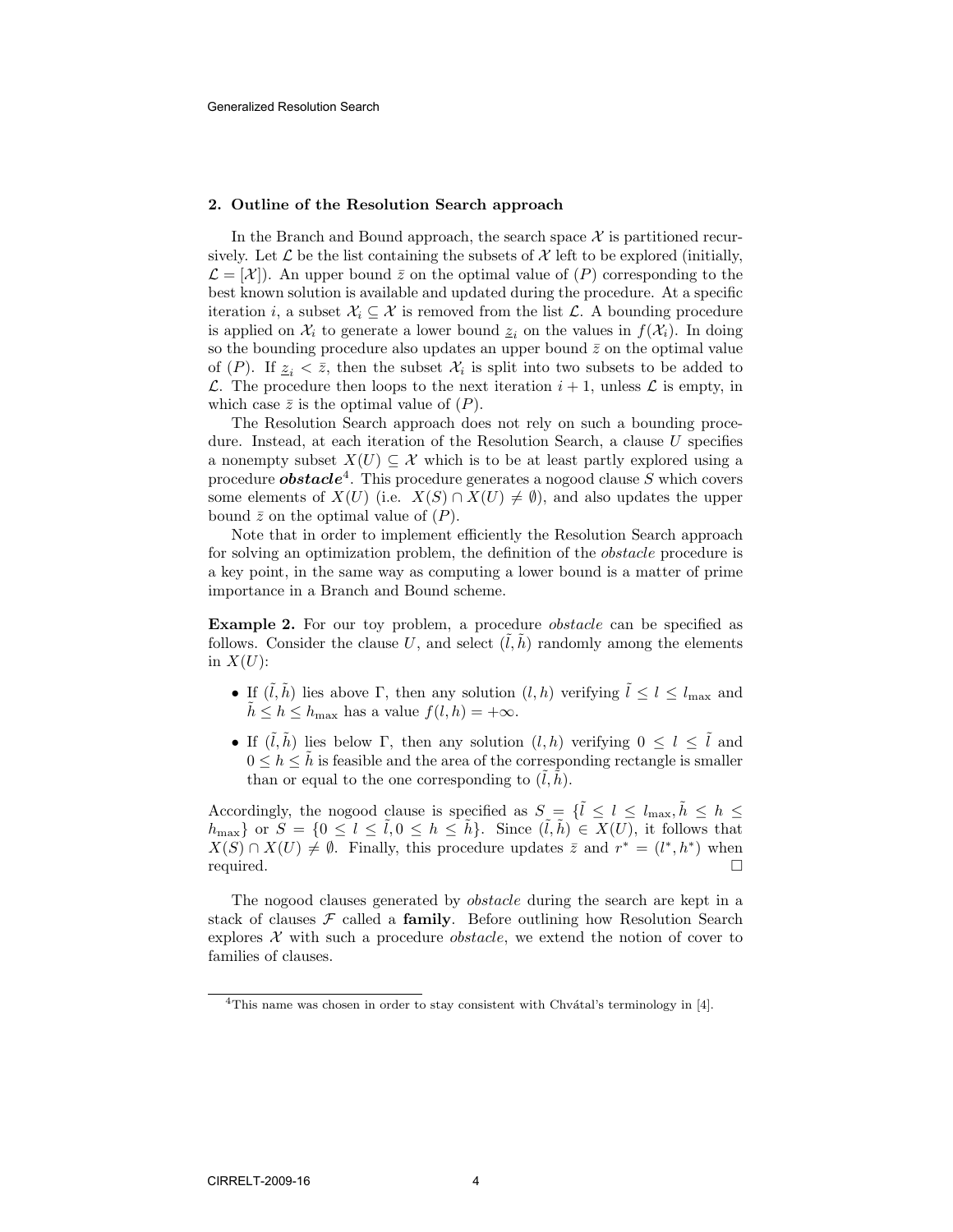**Definition 5.** The reach<sup>5</sup>  $\mathcal{R}(\mathcal{F})$  of a family  $\mathcal{F} = [C_1, C_2, ..., C_m]$  is the set of all solutions in  $X$  covered by at least one clause in  $\mathcal{F}$ :

$$
\mathcal{R}(\mathcal{F}) = \bigcup_{i=1}^{m} X(C_i).
$$

Procedure ResolutionSearch: Step 0.

Let  $\mathcal{F} = \emptyset$ , the clause  $U_{\mathcal{F}} = \emptyset$  and the integer  $m = 0$ . Step 1.

Let S be the nogood clause generated by  $obstack(U_{\mathcal{F}})$ .

## Step 2.

Generate  $\mathcal{F}'$  using  $\mathcal F$  and the clause S.

If  $\mathcal{R}(\mathcal{F}') = \mathcal{X}$  then  $\mathcal{X}$  has been completely explored.

The search is then completed, the optimal value of f on X is  $\bar{z}$ .

Otherwise, generate a clause  $U_{\mathcal{F}'}$  such that its cover  $X(U_{\mathcal{F}'})$  is nonempty and does not share any solutions with  $\mathcal{R}(\mathcal{F}')$ , i.e.  $X(U_{\mathcal{F}'}) \cap \mathcal{R}(\mathcal{F}') = \emptyset$ .

#### Step 3.

Increment m, replace  $\mathcal F$  by  $\mathcal F'$  and  $U_{\mathcal F}$  by  $U_{\mathcal F'}$ . Return to Step 1.

The main feature of the Resolution Search is included in Step 2.

A naive way of implementing Step 2 would be as follows: generate  $\mathcal{F}'$  by adding the clause  $S$  to the existing family  $\mathcal F$ . Assuming that we could generate a suitable clause  $U_{\mathcal{F}}$ , then the reach of the family would grow strictly at each iteration (i.e.  $\mathcal{R}(\mathcal{F}) \subsetneq \mathcal{R}(\mathcal{F}')$ ). Indeed, the nogood clause S has a cover  $X(S)$ sharing some elements with  $X(U_{\mathcal{F}})$ , but  $X(U_{\mathcal{F}})$  does not share any element with  $\mathcal{R}(\mathcal{F})$ . If follows that X would be explored in at most |X| iterations. However, since the family would grow as the search progresses, the generation of a suitable  $U_{\mathcal{F}'}$  would become a problem in itself.

For this reason we impose an additional property on obstacle. It will allow the family  $\mathcal F$  to maintain a special recursive structure, to generate more easily  $U_{\mathcal{F}'}$  at each iteration. This structure on the family is defined in the following section.

#### 3. Path-like structure

We first introduce the following definitions.

**Definition 6.** A predicate  $\gamma$  is said to be **markable** for a clause  $U_{\mathcal{F}}$  if:

<sup>&</sup>lt;sup>5</sup>The reach is equivalent to the  $\tau$  function of Chvatal [4], in that  $|\mathcal{R}(\mathcal{F})| = \tau(\mathcal{F})$  for 0-1 problems.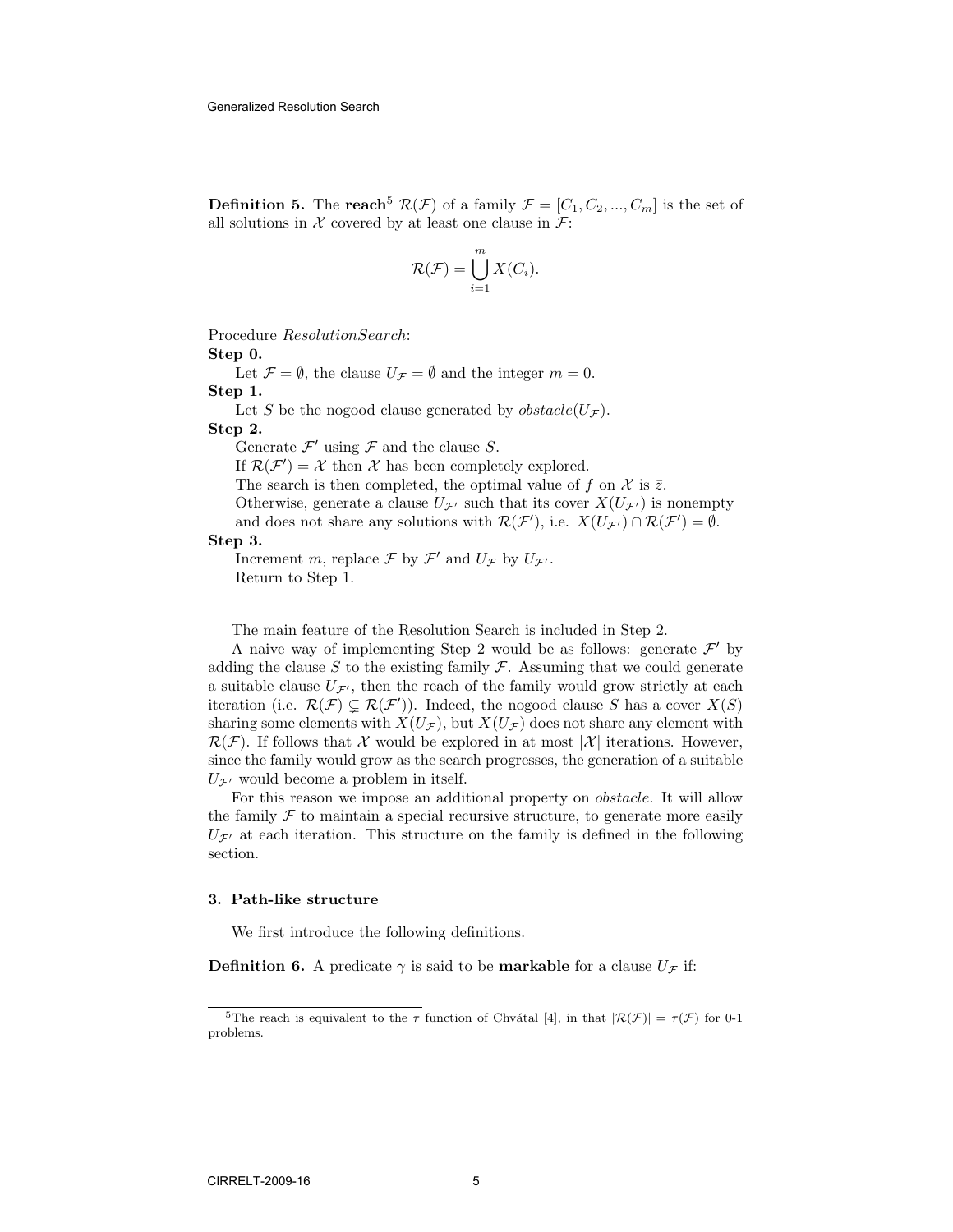- $\gamma$  partitions the search space (i.e.  $X(\{\gamma\}) \neq \emptyset$  and  $X(\{\bar{\gamma}\}) \neq \emptyset$ ), and
- $\gamma$  is not in the clause  $U_{\mathcal{F}}$  (i.e.  $\gamma \notin U_{\mathcal{F}}$ ).

Example 3. Consider the toy problem presented earlier. In this context, the clauses are defined with predicates specified in terms of lower or upper bounds on the integer decision variables  $l$  and  $h$ . For the sake of clarity, the predicates (which are functions) are specified by the corresponding bounds on the variables.

Suppose that  $U_{\mathcal{F}} = \{3 \leq l \leq 5, 0 \leq h \leq 3, 0 \leq l \leq 4\}$ . The predicates  $(1 \leq h \leq 4)$  and  $(2 \leq l \leq 5)$  are markable for this  $U_{\mathcal{F}}$ , whereas  $(0 \leq h \leq 3)$  is not because it is in  $U_{\mathcal{F}}$ , nor is  $(0 \leq l)$  because it does not partition the search space (the predicate is verified by all  $(l, h) \in \mathcal{X}$ ).

**Definition 7.** A clause  $C$  is said to **maintain the path-like structure** for a clause  $U_{\mathcal{F}}$  if for all markable predicates  $\gamma \in C$ , the intersection of  $X(U_{\mathcal{F}})$  and  $X(\bar{C}_{\gamma})$  is nonempty (i.e.  $X(\bar{U}_{\mathcal{F}}) \cap X(\bar{C}_{\gamma}) \neq \emptyset$ ), where  $\bar{C}_{\gamma} = (C \setminus {\{\gamma\}}) \cup {\{\bar{\gamma}\}}$ .

We now define a specific recursive structure for the clause families.

**Definition 8.** The family  $\mathcal{F}' = [C_1, C_2, ..., C_m, C_{m+1}]$  is **path-like** if the family  $\mathcal{F} = [C_1, C_2, ..., C_m]$  is path-like, and if there is a clause  $U_{\mathcal{F}}$  such that:

- Its cover is nonempty, i.e.  $X(U_{\mathcal{F}}) \neq \emptyset$ .
- Its cover has no intersection with the reach of  $\mathcal{F}$ ; i.e.  $X(U_{\mathcal{F}}) \cap \mathcal{R}(\mathcal{F}) = \emptyset$ .
- The clause  $C_{m+1}$  contains at least one markable predicate for  $U_{\mathcal{F}}$ .
- The clause  $C_{m+1}$  maintains the path-like structure for  $U_{\mathcal{F}}$ .

In order to use the recursivity of this definition, we consider an empty family  $\mathcal{F}_0$  to be path-like. We assume that  $\mathcal{R}(\mathcal{F}_0) = \emptyset$ , and that  $U_{\mathcal{F}_0} = \emptyset$ . The following proposition introduces a way to generate a clause  $U_{\mathcal{F}'}$  when the family  $\mathcal{F}'$  is path-like.

**Proposition 1.** Given a path-like family  $\mathcal{F}'$ , consider a clause  $U_{\mathcal{F}'}$  built as follows. Choose any markable predicate  $\mu_{m+1}$  in  $C_{m+1}$  for  $U_{\mathcal{F}}$ . Let  $C_{m+1}$  =  $(C_{m+1} \setminus {\mu_{m+1}}) \cup {\bar{\mu}_{m+1}}, \text{ and } U_{\mathcal{F}} = U_{\mathcal{F}} \cup \bar{C}_{m+1}.$  Such a clause  $U_{\mathcal{F}'}$  always exists, its cover  $X(U_{\mathcal{F}'})$  is nonempty and has no intersection with the reach of  $\mathcal{F}'$  (i.e.  $X(U_{\mathcal{F}'}) \cap \mathcal{R}(\mathcal{F}') = \emptyset$ ).

PROOF. The family  $\mathcal{F}'$  being path-like,  $C_{m+1}$  maintains the path-like structure for  $U_{\mathcal{F}}$ , and we know there is at least one markable predicate  $\mu_{m+1} \in C_{m+1}$  for  $U_{\mathcal{F}}$ . Therefore  $X(U_{\mathcal{F}}) \cap X(\bar{C}_{m+1})$  is nonempty for  $\bar{C}_{m+1}$  generated with any such  $\mu_{m+1}$ .

Since  $X(U_{\mathcal{F}}) \cap X(\bar{C}_{m+1}) = X(U_{\mathcal{F}} \cup \bar{C}_{m+1})$  and since  $U_{\mathcal{F}}' = U_{\mathcal{F}} \cup \bar{C}_{m+1}$ , we thus have that  $X(U_{\mathcal{F}}) = X(U_{\mathcal{F}}) \cap X(\bar{C}_{m+1})$ . It follows that  $X(U_{\mathcal{F}})$  is nonempty.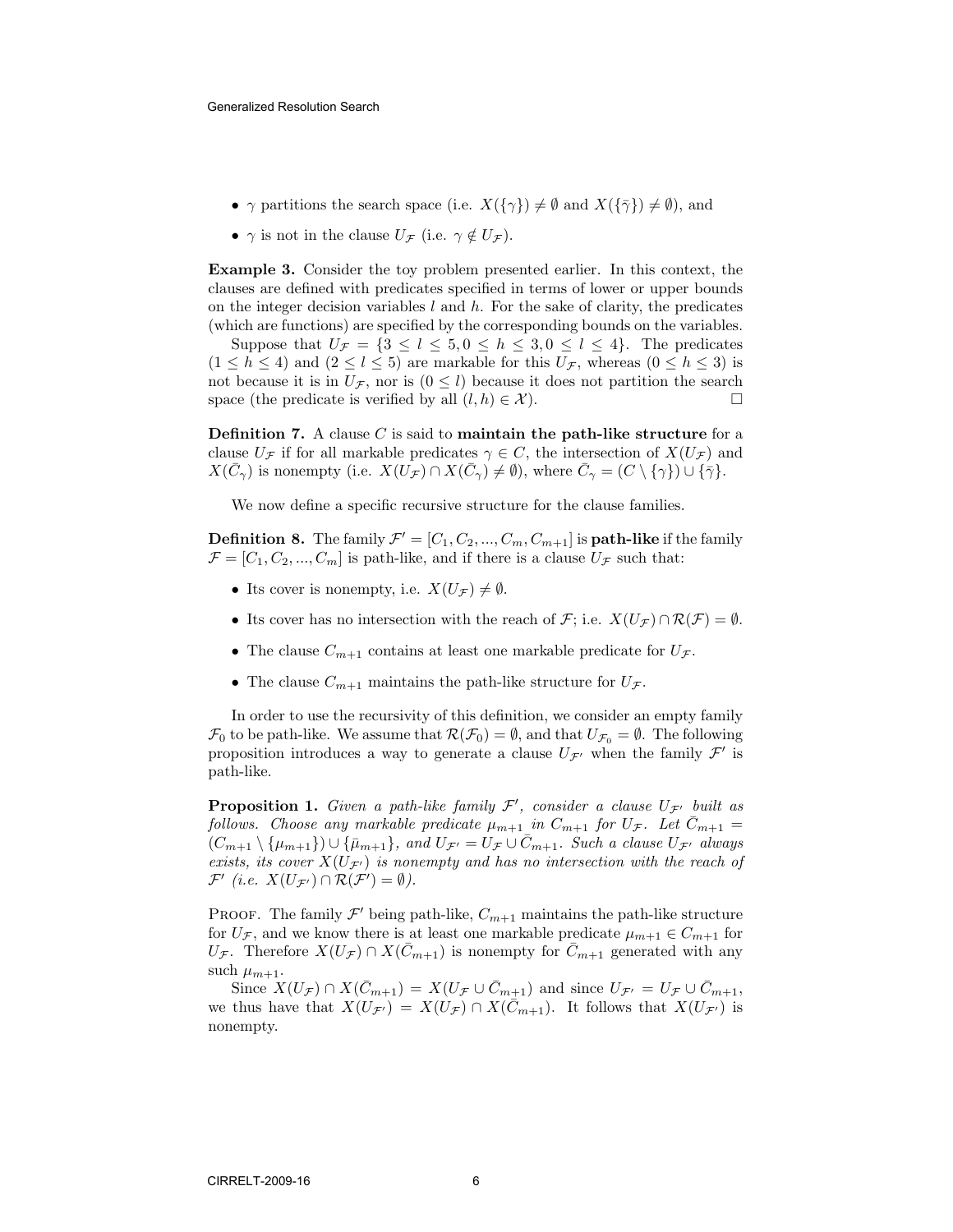We now prove by induction that  $\mathcal{R}(\mathcal{F}') \cap X(U_{\mathcal{F}'}) = \emptyset$ . Since we consider the reach of an empty family to be empty, the property is true for the initial family  $\mathcal{F}_0 = \emptyset.$ 

Now suppose that  $\mathcal{R}(\mathcal{F})$  and  $X(U_{\mathcal{F}})$  have no intersection; i.e.  $\mathcal{R}(\mathcal{F}) \cap$  $X(U_{\mathcal{F}}) = \emptyset$ . Recall that by construction,  $U_{\mathcal{F}} = U_{\mathcal{F}} \cup C_{m+1}$ .

On the one hand, since  $\overline{C}_{m+1} \subseteq U_{\mathcal{F}}$ , it follows that  $X(U_{\mathcal{F}}) \subseteq X(\overline{C}_{m+1})$ . Because  $\mu_{m+1} \in C_{m+1}$  and  $\bar{\mu}_{m+1} \in \bar{C}_{m+1}$ , we know that the covers  $X(\bar{C}_{m+1})$ and  $X(C_{m+1})$  have no intersection. Therefore, it follows that the intersection  $X(C_{m+1}) \cap X(U_{\mathcal{F}'})$  is empty.

On the other hand, since  $U_{\mathcal{F}} \subseteq U_{\mathcal{F}}$ , it follows that  $X(U_{\mathcal{F}}) \subseteq X(U_{\mathcal{F}})$ . According to the induction hypothesis,  $\mathcal{R}(\mathcal{F}) \cap X(U_{\mathcal{F}}) = \emptyset$ . Therefore the intersection  $\mathcal{R}(\mathcal{F}) \cap X(U_{\mathcal{F}'})$  is also empty.

Finally, since  $\mathcal{R}(\mathcal{F}') = \mathcal{R}(\mathcal{F}) \cup X(C_{m+1})$ , it follows that  $\mathcal{R}(\mathcal{F}') \cap X(U_{\mathcal{F}'}) = \emptyset$ . П

**Definition 9.** Let us associate a unique **marked predicate**  $\mu_i$  with each nogood clause  $C_i$  in a path-like family. Let  $\mathcal{M} = [\mu_1, \mu_2, ..., \mu_m]$  be the set of marked predicates associated with  $\mathcal{F} = [C_1, C_2, ..., C_m]$ .

In proposition 1, we define  $U_{\mathcal{F}} = U_{\mathcal{F}} \cup \overline{C}_{m+1}$ , and recursively

$$
U_{\mathcal{F}'} = \bigcup_{i=1}^{m+1} \bar{C}_i
$$

where  $\bar{C}_i = (C_i \setminus {\{\mu_i\}}) \cup {\{\bar{\mu}_i\}}$ . It follows that if the family is path-like, then we can easily build a clause that covers a nonempty subset of  $\mathcal X$  having no intersection with the reach of this family. We may then call obstacle with this clause in order to generate a new nogood clause S.

Example 4. Returning to our toy problem, using the *obstacle* procedure defined in example 2, we shall see that given any  $U_{\mathcal{F}}$ , the nogood clause  $S =$ *obstacle*( $U_{\mathcal{F}}$ ) always maintains the path-like structure for  $U_{\mathcal{F}}$ .

In this problem, the predicates in the clauses are bounds on  $l$  and  $h$  for  $(l, h) \in \mathcal{X}$ . Therefore, the cover of a clause is defined by the largest lower bound and the lowest upper bound on l and h:  $\underline{l}$ ,  $\overline{l}$ ,  $\underline{h}$ ,  $\overline{h}$  respectively. This is true in particular for the clause  $U_{\mathcal{F}}$ , and its cover is therefore always of the following type:

$$
X(U_{\mathcal{F}}) = \left\{ (l, h) \in \mathcal{X} : \underline{l} \le l \le \overline{l}, \underline{h} \le h \le \overline{h} \right\}.
$$

Next, recall that the procedure obstacle is specified by randomly selecting a vertex  $(l, h) \in X(U_{\mathcal{F}})$ . The procedure then infers a nogood clause S of the form  $\{0 \leq l \leq \tilde{l}, 0 \leq h \leq \tilde{h}\}$  or  $\{\tilde{l} \leq l \leq l_{\text{max}}, \tilde{h} \leq h \leq h_{\text{max}}\}$  when  $(\tilde{l}, \tilde{h})$  is below or above  $\Gamma$ , respectively.

Finally, for each markable predicate  $\gamma \in S$  for  $U_{\mathcal{F}}$ , it follows that for  $\bar{S}_{\gamma} =$  $(S \setminus {\{\gamma\}}) \cup {\{\bar{\gamma}\}\}\$ there is at least one vertex in both  $X(\bar{S}_{\gamma})$  and  $X(U_{\mathcal{F}})$ . Indeed, consider the following situations: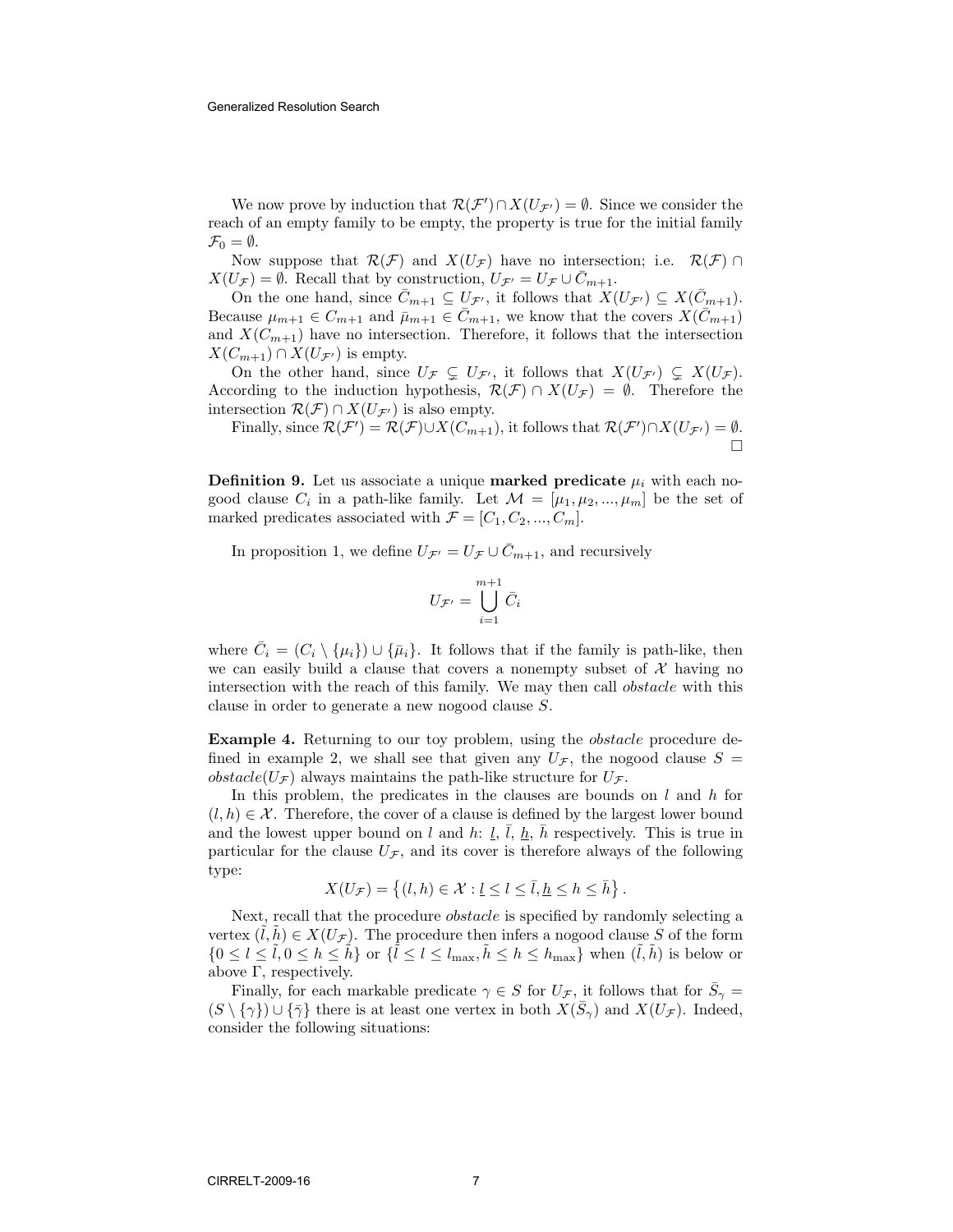

Figure 2:  $S = obstacle(U_{\mathcal{F}})$  maintains the path-like structure for  $U_{\mathcal{F}}$ .

- If  $\gamma = (\tilde{l} \leq l \leq l_{\text{max}})$  then  $(\tilde{l} 1, \tilde{h}) \in X(\bar{S}_{\gamma})$ . Indeed,  $X(\{\bar{\gamma}\}) \neq \emptyset$ , hence  $l \geq 1$ . Also, since  $\gamma$  is not in  $U_{\mathcal{F}}$ , it follows that the largest lower bound on l in  $U_{\mathcal{F}}$  is at most  $\tilde{l}-1$ , thus  $(\tilde{l}-1, \tilde{h}) \in X(U_{\mathcal{F}})$ . This case is illustrated in figure 2.
- If  $\gamma = (0 \leq l \leq \tilde{l}), \gamma = (\tilde{h} \leq h \leq h_{\text{max}}), \text{ or } \gamma = (0 \leq h \leq \tilde{h}), \text{ then using a}$ similar argument, it follows that  $(\tilde{l} + 1, \tilde{h})$ ,  $(\tilde{l}, \tilde{h} - 1)$  and  $(\tilde{l}, \tilde{h} + 1)$  are in  $X(\bar{S}_\gamma) \cap X(U_\mathcal{F}),$  respectively.

#### 4. Updating the family

So far, the following assumptions on *obstacle* are required to hold at each iteration. Given any clause  $U_{\mathcal{F}}$ , denote by S the clause generated by  $obstack(U_{\mathcal{F}})$ :

- $S$  is a nogood clause,
- S verifies  $X(S) \cap X(U_{\mathcal{F}}) \neq \emptyset$ .

In order to update the family  $\mathcal F$  using the nogood clause  $S$  generated by  $obstack(U_{\mathcal{F}})$ , we require the following additional assumptions to hold at each iteration:

- $\mathcal F$  is a path-like family,
- S maintains the path-like structure for  $U_{\mathcal{F}}$ .

Henceforth, we require no further assumptions on the procedure obstacle. Note that this is in contrast to previous work in [4] and [5] where the behavior of the obstacle procedure is much more precisely specified. They assume that there is a 1-to-1 mapping from clauses to partial solutions, i.e. vectors whose components are not all instanciated. They also assume that the procedure obstacle is seperable in two specific phases: a waxing phase and a waning phase, that can be described as follows, using our terminology. First, in the waxing phase, a clause  $U^+$  is constructed from  $U_{\mathcal{F}}$ , and additional predicates are added to  $U^+$  until it becomes nogood. Then, in the waning phase, a clause S is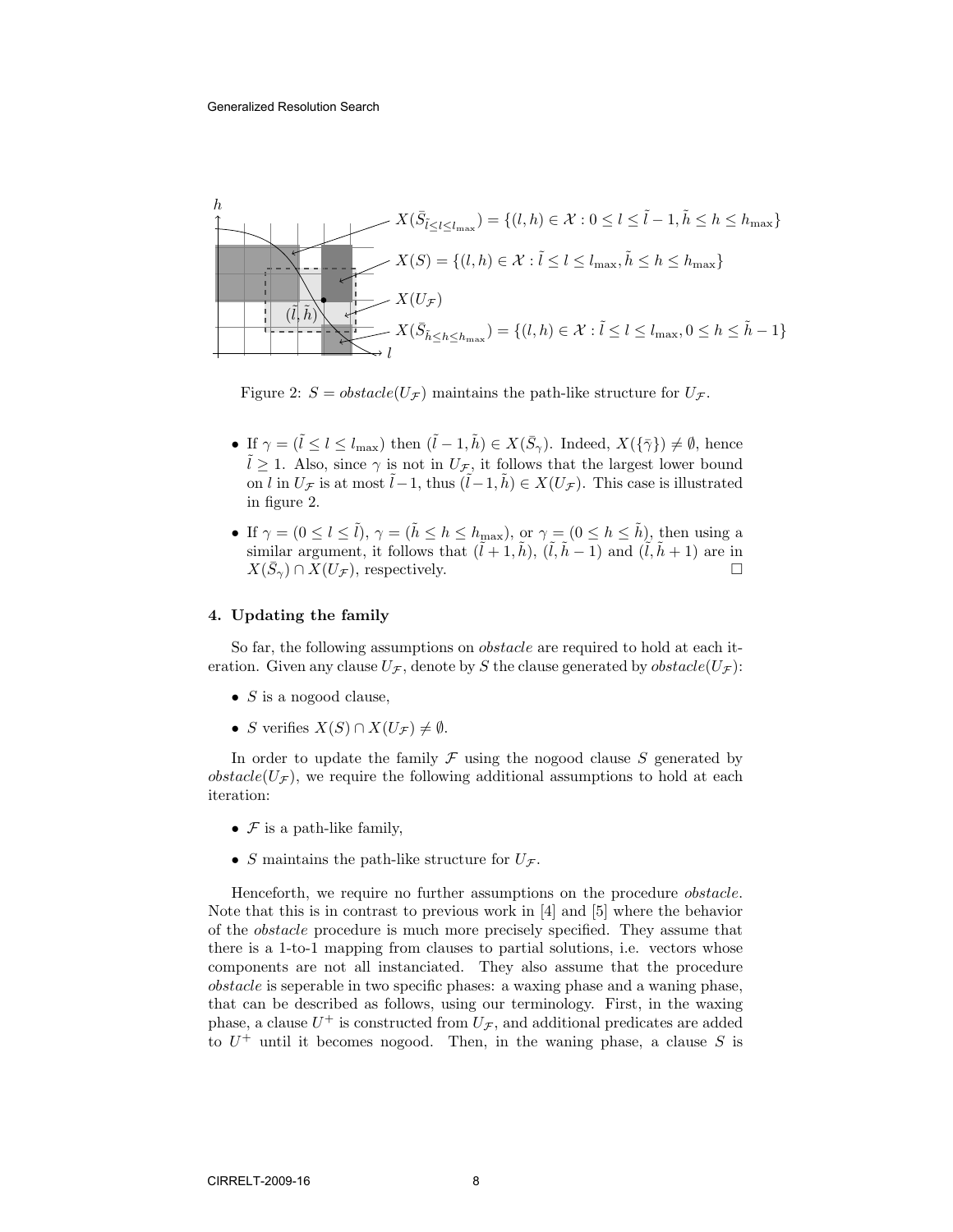constructed from  $U^+$ , and predicates are removed from S one by one while maintaining the nogood property. The obstacle procedures satisfying such a specification are included in the set of obstacle procedures that we allow.

However, the path-like families and their update, as presented in this paper, are direct generalizations of the notions introduced by Chv $\alpha$ tal [4]. There are two cases to consider: either S contains at least one markable predicate for  $U_{\mathcal{F}}$ , or it does not.

4.1. S contains at least one markable predicate for  $U_{\mathcal{F}}$ 

In this case we can easily get a new path-like family  $\mathcal{F}'$  from  $\mathcal F$  and  $S$  by adding to F the clause S in position  $m + 1$ ; i.e.  $\mathcal{F}' = [C_1, C_2, ..., C_m, C_{m+1}]$ where  $C_{m+1} = S$ .

**Proposition 2.** If S contains at least one markable predicate for  $U_{\mathcal{F}}$  and if  $\mathcal{F} = [C_1, C_2, ..., C_m]$  is path-like, then the family  $\mathcal{F}' = [C_1, C_2, ..., C_m, S]$  is path-like.

PROOF. Trivially, by defining  $C_{m+1} = S$ , it follows that  $C_{m+1}$  contains at least one markable predicate for  $U_{\mathcal{F}}$ . Since S was generated by  $obstack(U_{\mathcal{F}})$ , it follows that  $C_{m+1}$  maintains the path-like structure for  $U_{\mathcal{F}}$ . Hence,  $\mathcal{F}'$  is path-like by definition 8.

In order to generate the clause  $U_{\mathcal{F}'}$  to be used with *obstacle* at the next iteration, we proceed as in Proposition 1.

Example 5. Referring to our toy problem, this case can be illustrated as follows. Suppose we have

$$
\mathcal{F} = \left[ \begin{array}{c} \{0 \le l \le 2, 0 \le h \le 3\} \\ \{0 \le l \le 4, 0 \le h \le 1\} \end{array} \right]
$$

where the underlined relations correspond to the marked predicates in  $M$ . Accordingly,  $U_{\mathcal{F}} = \{3 \le l \le 5, 0 \le h \le 3, 0 \le l \le 4, 2 \le h \le 4\}.$ 



Figure 3: Search state at this iteration.

To generate  $S$ , suppose that the point  $(4, 2)$  is selected randomly by *obstacle* in  $X(U_{\mathcal{F}}) = \{(l, h) \in \mathbb{Z}^2 : 3 \leq l \leq 4, 2 \leq h \leq 3\}$ . Note that  $(4, 2)$  lies above  $\Gamma$ .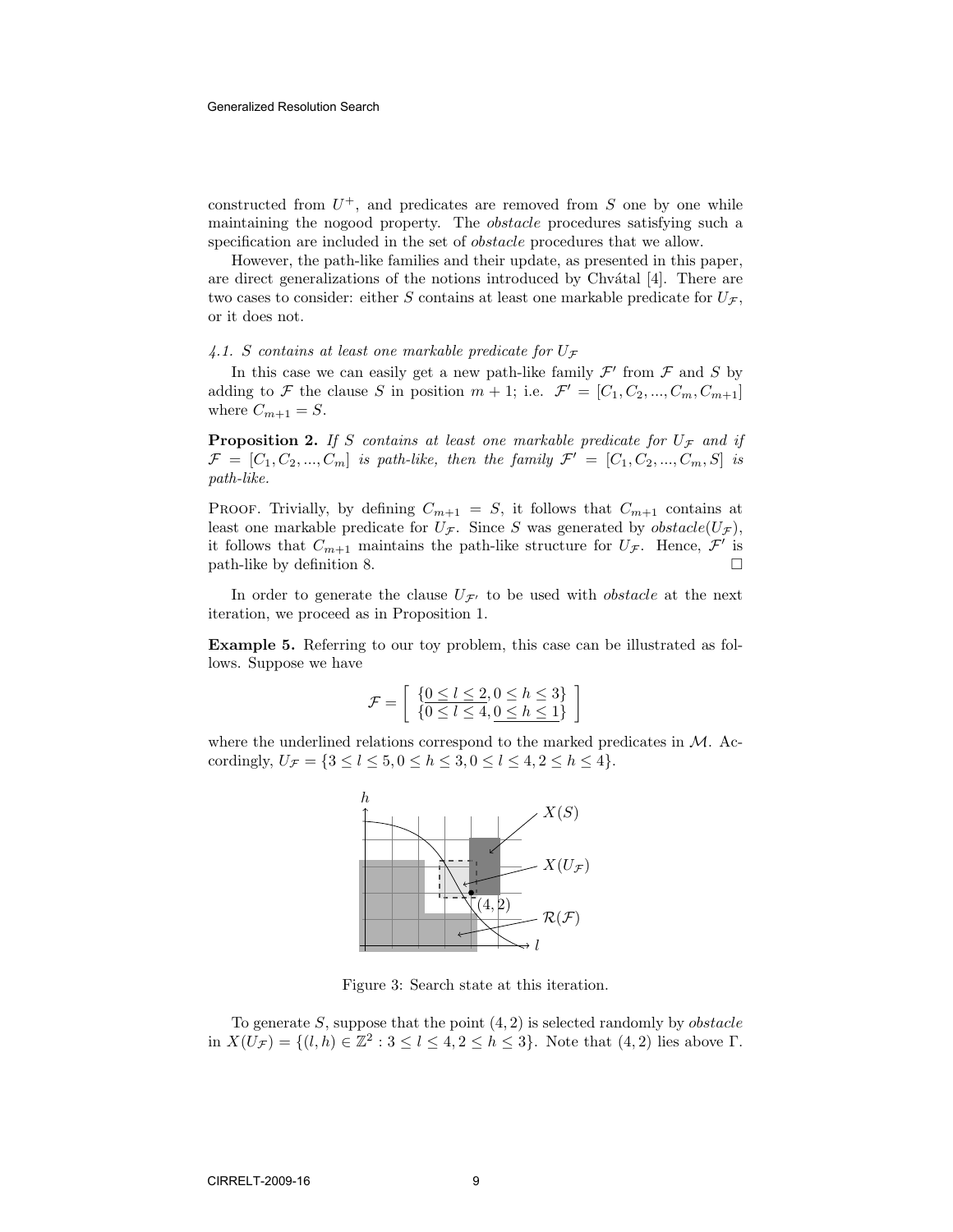Thus  $S = \{4 \leq l \leq 5, 2 \leq h \leq 4\}$ , as illustrated in figure 3.

Since the predicate  $(4 \leq l \leq 5)$  in S is markable for  $U_{\mathcal{F}}$ , the family  $\mathcal{F}'$  is generated by adding to F the clause S in position 3. The predicate  $\mu_S = (4 \leq$  $l \leq 5$ ) is selected as the marked predicate for the last clause, and it follows that

$$
\mathcal{F}' = \left[ \begin{array}{c} \{ \underline{0 \le l \le 2, 0 \le h \le 3 \} \\ \{ \underline{0 \le l \le 4, 0 \le h \le 1 \}} \\ \{ \underline{4 \le l \le 5, 2 \le h \le 4 \}} \end{array} \right]
$$

and  $U_{\mathcal{F}'} = \{3 \leq l \leq 5, 0 \leq h \leq 3, 0 \leq l \leq 4, 2 \leq h \leq 4, 0 \leq l \leq 3, 2 \leq h \leq 4\},\$ illustrated in figure 4.  $\Box$ 



Figure 4: Search state after this iteration.

#### 4.2. S contains no markable predicate for  $U_{\mathcal{F}}$

In this case, adding the clause S at the end of  $\mathcal F$  does not infer a pathlike family. However, it is possible to deduce a new path-like family of nogood clauses using  $S$  and  $\mathcal F$ . But first, we have to introduce the notion of **clause** resolution.

**Definition 10.** Let  $A$  and  $B$  be two clauses such that there is one and only predicate  $\gamma$  such that  $\gamma \in A$  and  $\overline{\gamma} \in B$ . The **resolvent** of A and B is defined as the clause:

$$
A \nabla B = (A \setminus \{ \gamma \}) \cup (B \setminus \{ \bar{\gamma} \}).
$$

The following result shows that the resolution operation to define the resolvent of two nogood clauses A and B preserves the nogood property of the resolvent A∇B.

**Proposition 3.** If A and B are two nogood clauses having a resolvent  $A\nabla B$ , then  $A\nabla B$  is also a nogood clause.

PROOF. Denote  $A = A' \cup {\gamma}$  and  $B = B' \cup {\bar{\gamma}}$ . Hence  $A \nabla B = A' \cup B'$ .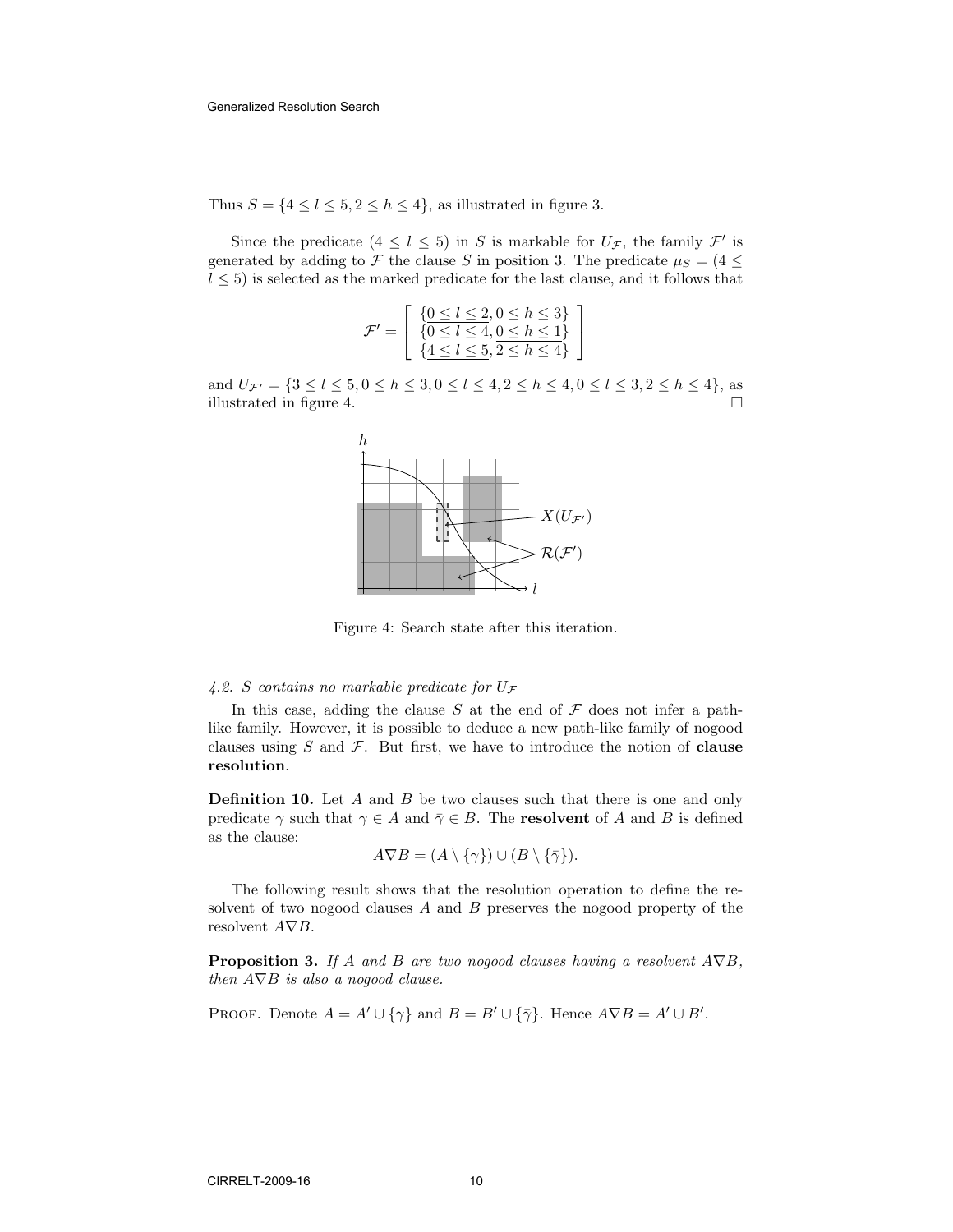Since  $\gamma$  and  $\bar{\gamma}$  are complement of each other, it follows by definition that any solution in X verifies either  $\gamma$  or  $\bar{\gamma}$ . In particular, this is true for any solution  $x \in X(A' \cup B')$ .

Therefore, if x verifies  $\gamma$ , then since it also verifies A', it also verifies A. Otherwise, x verifies both  $\bar{\gamma}$  and  $B'$ , and hence B. It follows that any solution  $x \in X(A' \cup B')$  verifies A or B. The assumption that A and B are nogood clauses implies that  $A \nabla B = A' \cup B'$  is also nogood.

This result is a generalization of the clause resolution mechanism for integer programming problems presented in [5], which itself is a generalization of clause resolution as presented in [4] in the context of 0-1 problems. It allows to introduce the following procedure generating recursively a new nogood clause R using the nogood clause S generated by  $obstack(U_{\mathcal{F}})$  and some nogood clauses in F.

#### Procedure  $ResolventGeneration(S, \mathcal{F}, \mathcal{M})$ : Step 0.

Let  $R = S$  and  $i = m$ .

Step 1.

 $\mu_i \in \mathcal{M}$  is the marked predicate associated with the nogood  $C_i \in \mathcal{F}$ . If its complement  $\bar{\mu}_i$  is in R, replace R by  $R\nabla C_i$ . Step 2. Decrement *i*.

If  $i = 0$ , then return R, else go to Step 1.

**Proposition 4.** Let S be the nogood clause generated by obstacle( $U_{\mathcal{F}}$ ). If S contains no markable predicate for  $U_{\mathcal{F}}$ , then the clause R generated by ResolventGeneration(S,  $\mathcal{F}, \mathcal{M}$ ) is nogood, and R contains no markable predicate for  $U_{\mathcal{F}}$  either.

Proof. We prove this proposition by induction. At the beginning of the ResolventGeneration procedure when  $i = m$ ,  $R = S$ . S is a nogood clause and contains no markable predicate for  $U_{\mathcal{F}}$ , hence the proposition is true for  $i = m$ .

Suppose that at the beginning of iteration i of  $ResolventGeneration$ , R is a nogood clause and R contains no markable predicate for  $U_{\mathcal{F}}$ . If  $\bar{\mu}_i$  is not in R, then R is not modified during this iteration. Now suppose that  $\bar{\mu}_i \in R$ . We first show that  $\mu_i \in C_i$  is the unique element of  $C_i$  allowing R and  $C_i$  to have a resolvent.

For contradiction, suppose that there is another predicate  $\gamma \neq \mu_i$  such that  $\gamma \in C_i$  and  $\bar{\gamma} \in R$ . On the one hand, since R contains no markable predicate for  $U_{\mathcal{F}}$ , all predicates in R are either in  $U_{\mathcal{F}}$  or are verified for all elements in X. We know  $X(C_i) \neq \emptyset$  and we have  $\gamma \in C_i$ , it follows that  $\overline{\gamma} \in U_{\mathcal{F}}$ . On the other hand, we have  $\overline{C}_i = (C_i \setminus {\mu_i}) \cup {\overline{\mu_i}}$ . Thus since  $\gamma \in C_i$  and  $\gamma \neq \mu_i$ , we have  $\gamma \in \bar{C}_i$ . Therefore it follows that  $\gamma \in U_{\mathcal{F}} = \cup_{j=1}^m \bar{C}_j$ . But then  $\gamma \in U_{\mathcal{F}}$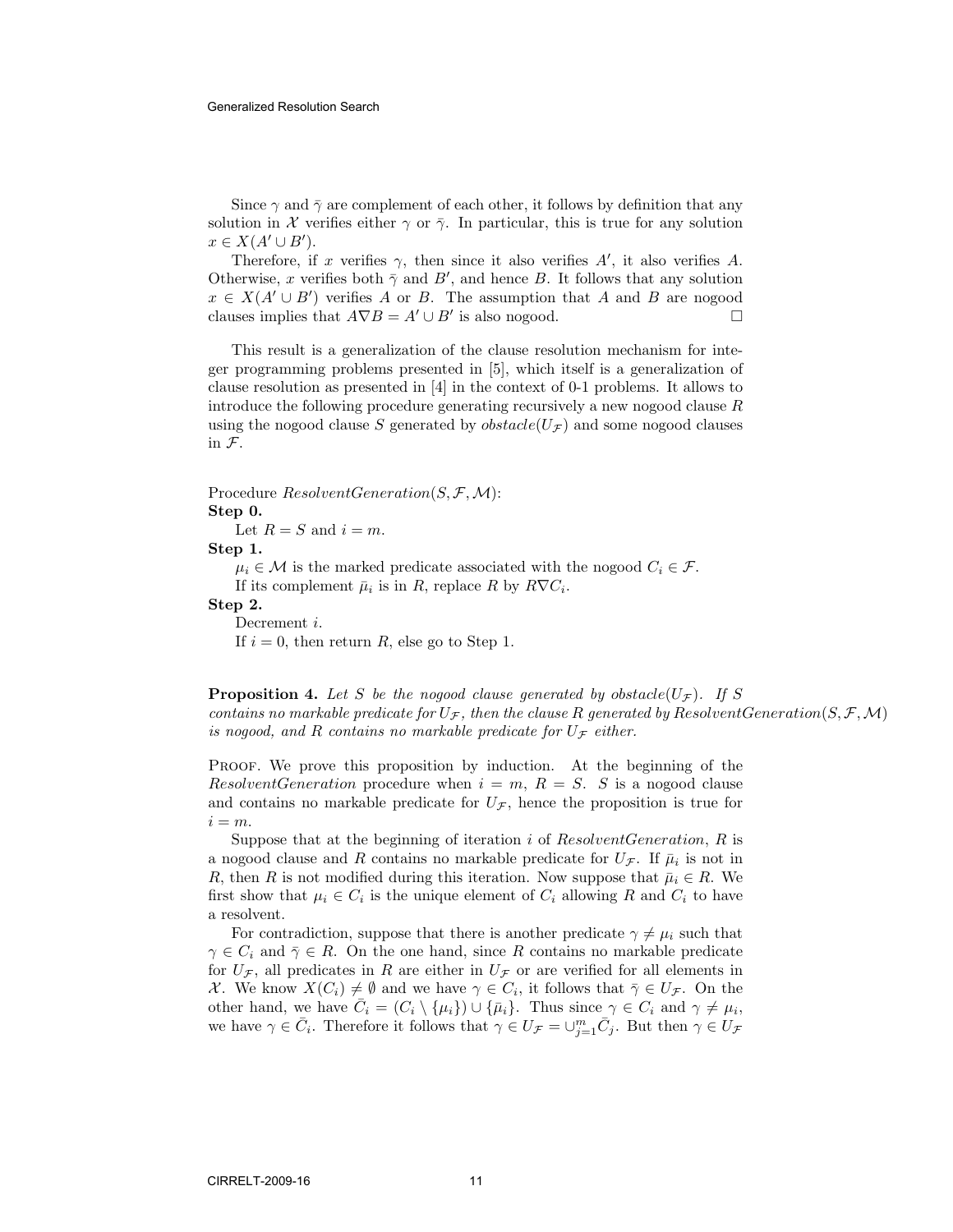and  $\bar{\gamma} \in U_{\mathcal{F}}$ , a contradiction because  $X(U_{\mathcal{F}}) \neq \emptyset$ . Therefore the resolvent  $R\nabla C_i = (R \setminus {\bar{\mu}}_i) \cup (C_i \setminus {\mu}_i)$  exists and is a nogood clause by proposition 3.

By the induction hypothesis,  $(R \setminus {\bar{\mu}}_i)$  contains no markable predicate for U<sub>F</sub>. Also, because  $U_{\mathcal{F}} = \bigcup_{j=1}^m \overline{C}_j$  where  $\overline{\tilde{C}}_j = (C_j \setminus {\{\mu_j\}}) \cup {\{\bar{\mu}_j\}}$ , we have that  $(C_i \setminus {\mu_i}) \subsetneq \overline{C}_i \subseteq U_{\mathcal{F}}$ . Therefore it follows that  $R\nabla C_i$  contains no markable predicate for  $U_{\mathcal{F}}$ .

We now show that if  $R$  does not cover the entire search space, there exists an index k,  $1 \leq k \leq m$ , such that a new path-like family can be generated by removing all the clauses  $C_i, k \leq i \leq m$ , from  $\mathcal{F}$ , and by adding the nogood clause R.

To ease the presentation,  $\mathcal{F}_i = [C_1, C_2, ..., C_i]$  denotes the sub-families for  $i = 1, ..., m$ , and  $\mathcal{F}_0 = \emptyset$ . Because  $\mathcal F$  is path-like,  $\mathcal F_i$  is also necesseraly path-like.

**Proposition 5.** Let R be the nogood clause generated by ResolventGeneration( $S, \mathcal{F}, \mathcal{M}$ ). Let k be the smallest index such that R contains no markable predicate for  $U_{\mathcal{F}_k}$ . If  $k = 0$ , then the search is completed, otherwise the family  $\mathcal{F}' = [C_1, C_2, ..., C_{k-1}, R]$ is path-like.

**PROOF.** If  $k = 0$ , R contains no markable predicate for  $U_{\mathcal{F}_0} = \emptyset$ , this implies  $X(R) = X$  and since R is a nogood clause, it follows that the search space is completely explored.

Otherwise, we have  $1 \leq k$ , as well as  $k \leq m$  since we know that R contains no markable predicate for  $U_{\mathcal{F}} = U_{\mathcal{F}_m}$ . Furthermore, since k is the smallest index such that R contains no markable predicate for  $U_{\mathcal{F}_k}$ , it also follows that R contains at least one markable predicate for  $U_{\mathcal{F}_{k-1}}$ . To complete the proof, we have to show that R maintains the path-like structure for  $U_{\mathcal{F}_{k-1}}$ , since the family  $\mathcal{F}_{k-1}$  is path-like.

Since the clause R contains no markable predicate for  $U_{\mathcal{F}_k} = U_{\mathcal{F}_{k-1}} \cup \overline{C}_k$ , then it follows that all markable predicates in R for  $U_{\mathcal{F}_{k-1}}$  (there is at least one) are in  $\bar{C}_k \setminus U_{\mathcal{F}_{k-1}}$ . Recall that  $\bar{\mu}_k \notin U_{\mathcal{F}_{k-1}}$ , and by construction  $\bar{\mu}_k \notin R$ , thus all markable predicates in R for  $U_{\mathcal{F}_{k-1}}$  are also in  $(\bar{C}_k \setminus {\{\bar{\mu}_k\}}) \setminus U_{\mathcal{F}_{k-1}}$ , and thus also in  $C_k \setminus U_{\mathcal{F}_{k-1}}$ . Since the family  $\mathcal{F}_k$  is path-like,  $C_k$  is a clause which maintains the path-like structure for  $U_{\mathcal{F}_{k-1}}$ , hence R also maintains the path-like structure for  $U_{\mathcal{F}_{k-1}}$ . .

Example 6. To illustrate this case using our toy problem, suppose that we are at the beginning of an iteration where  $\bar{z} = -6$  and

$$
\mathcal{F} = \left[ \begin{array}{c} \{0 \le l \le 2, 0 \le h \le 3\} \\ \{0 \le l \le 4, 0 \le h \le 1\} \\ \{4 \le l \le 5, 2 \le h \le 4\} \end{array} \right] : C_1
$$

the underlined relations corresponding to the marked predicates in  $M$ . Accordingly,  $U_{\mathcal{F}} = \{3 \leq l \leq 5, 0 \leq h \leq 3, 0 \leq l \leq 4, 2 \leq h \leq 4, 0 \leq l \leq 3, 2 \leq h \leq 4\}.$ 

To generate  $S$ , suppose that the point  $(3,3)$  is selected randomly by *obstacle* in  $X(U_{\mathcal{F}}) = \{(l, h) \in \mathbb{Z}^2 : 3 \leq l \leq 3, 2 \leq h \leq 3\}$ . Note that  $(3, 3)$  lies below  $\Gamma$ .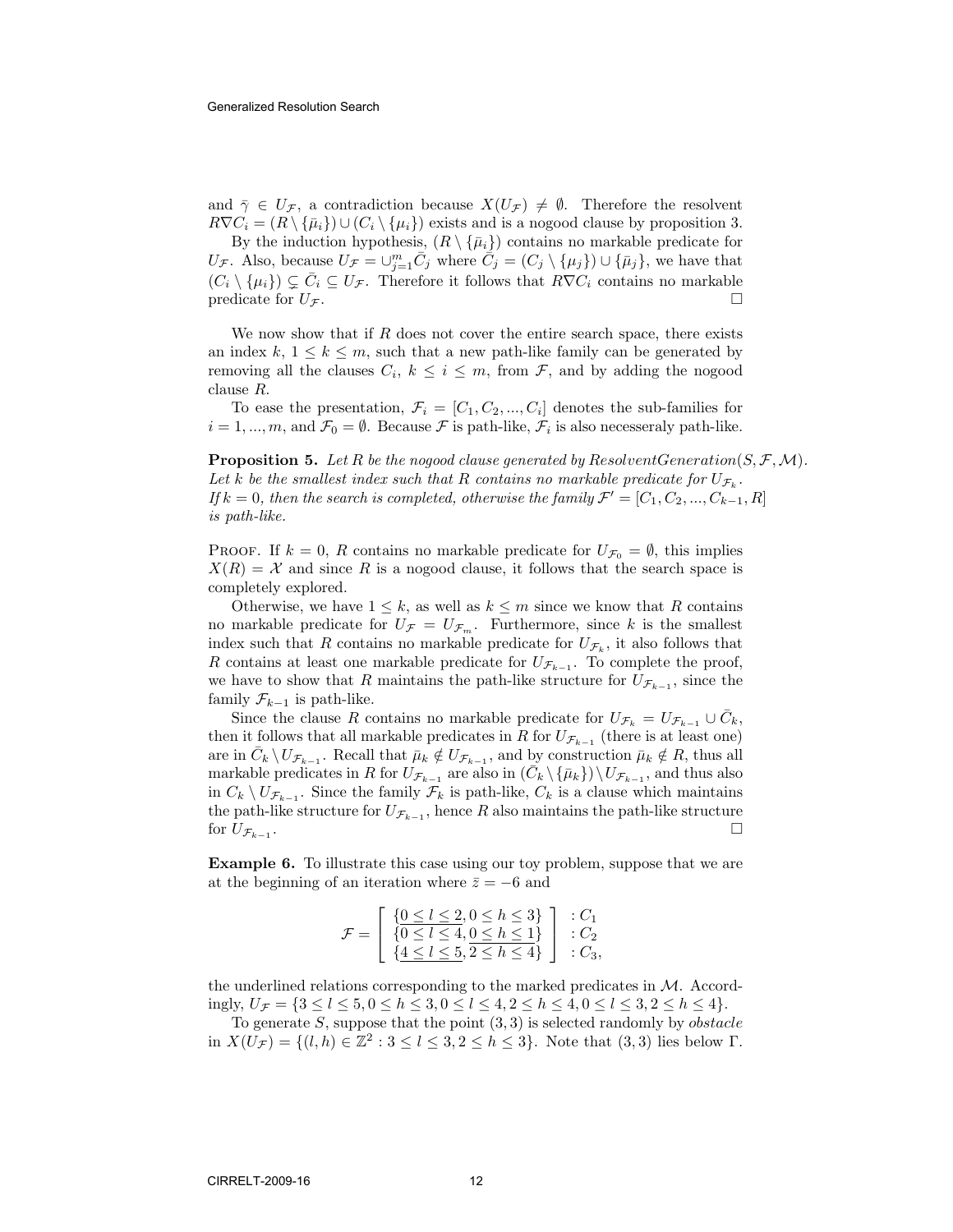

Figure 5: Search state at this iteration.

Thus  $S = \{0 \le l \le 3, 0 \le h \le 3\}$  as illustrated in figure 5. Furthermore, since  $f(3,3) < -6$ , the *obstacle* procedure updates  $\overline{z} = -9$  and  $r^* = (3,3)$ .

Since  $S \subset U_{\mathcal{F}}$ , it follows that S contains no markable predicates for  $U_{\mathcal{F}}$ . Hence we first generate R from the resolvents of S and the clauses in  $\mathcal{F} =$  $[C_1, C_2, C_3]$ . Initiate the process with  $R = S$  and  $i = 3$ .

- $i = 3: \mu_3 = (4 \leq l \leq 5)$  implies that  $\bar{\mu}_3 = (0 \leq l \leq 3)$ , and this predicate is in R. Replace R with  $R\nabla C_3 = (R\backslash {\{\bar{\mu}_3\}}) \cup (C_3 \backslash {\{\mu_3\}}) = \{0 \le h \le 3, 2 \le h \le 4\}.$
- $i = 2$ :  $\mu_2 = (0 \le h \le 1)$  implies that  $\bar{\mu}_2 = (2 \le h \le 4)$ , and this predicate is in R. Replace R with  $R\nabla C_2 = \{0 \le h \le 3, 0 \le l \le 4\}.$
- $i = 1: \mu_1 = (0 \le l \le 2)$  implies that  $\bar{\mu}_1 = (3 \le l \le 5)$ , and this predicate is not in R.

The resulting nogood clause is  $R = \{0 \le h \le 3, 0 \le l \le 4\}.$ 

Now determine the rank  $k$  such that  $R$  contains no markable predicates for  $U_{\mathcal{F}_k}$ . Initiate the process with  $k=0$  and  $U_{\mathcal{F}_0}=\emptyset$ .

- $k = 0$ :  $(0 \le h \le 3) \in R$  is a markable predicate for  $U_{\mathcal{F}_0} = \emptyset$ .
- $k = 1$ :  $(0 \le l \le 4) \in R$  is a markable predicate for  $U_{\mathcal{F}_1} = U_{\mathcal{F}_0} \cup \overline{C}_1 = \{3 \le l \le 4\}$  $5, 0 \le h \le 3$ .
- $k = 2$ : R contains no markable predicates for  $U_{\mathcal{F}_2} = U_{\mathcal{F}_1} \cup \overline{C}_2 = \{3 \leq l \leq 5, 0 \leq \overline{C}_1\}$  $h\leq 3, 0\leq l\leq 4, 2\leq h\leq 4\}.$

Thus  $\mathcal{F}' = [C_1, R]$ , and  $\mu_R = (0 \leq l \leq 4)$  is selected as the marked predicate for the clause  $R$ . It follows that

$$
\mathcal{F}' = \left[ \begin{array}{c} \{0 \leq l \leq 2, 0 \leq h \leq 3\} \\ \{\underline{0 \leq l \leq 4}, 0 \leq h \leq 3\} \end{array} \right] : C_1 ,
$$

and  $U_{\mathcal{F}'} = \{3 \leq l \leq 5, 0 \leq h \leq 3, 5 \leq l \leq 5, 0 \leq h \leq 3\}$ , as illustrated in figure  $6.$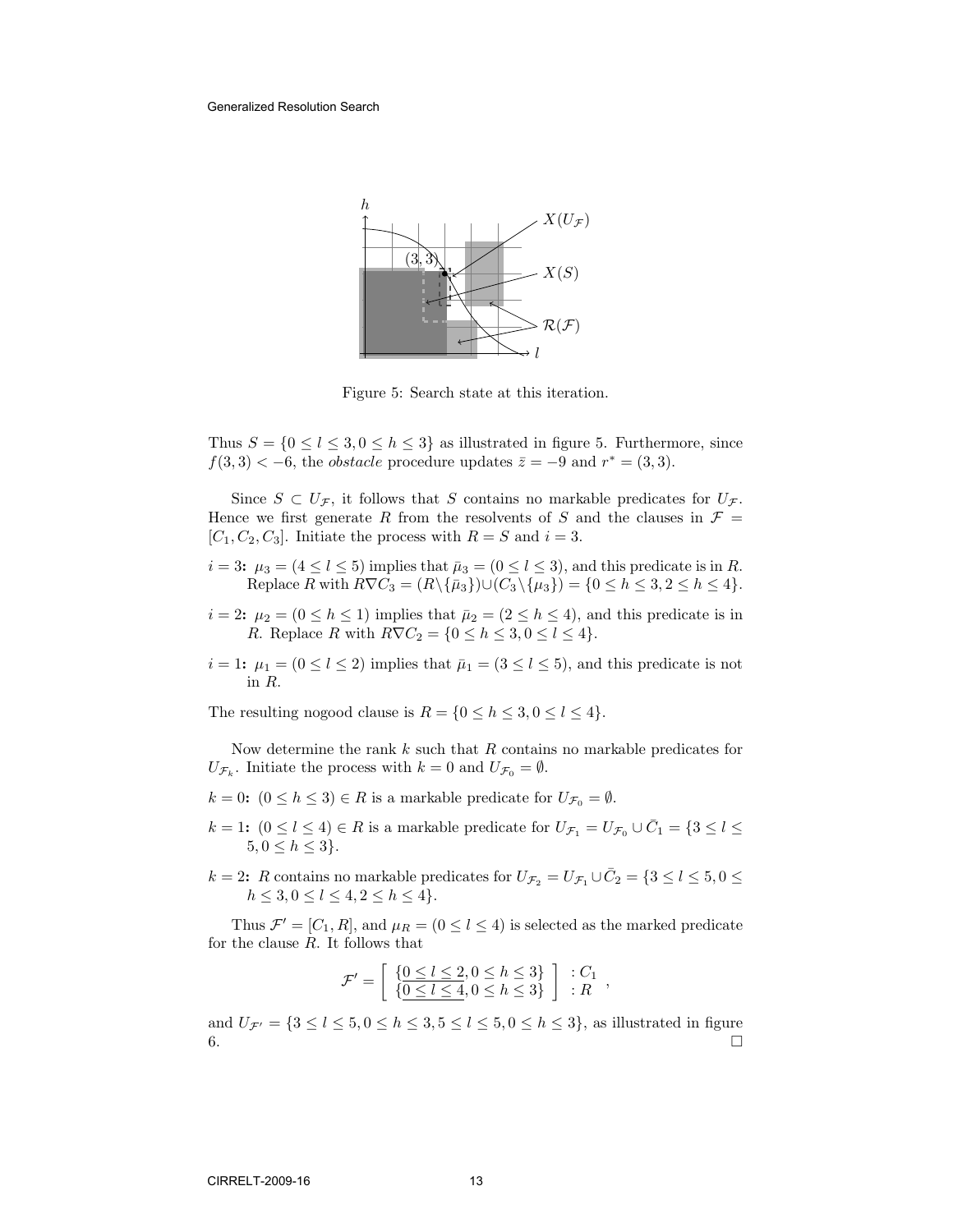Generalized Resolution Search



Figure 6: Search state after this iteration.

#### 5. Complete algorithm and convergence

The Resolution Search approach can now be summarized in the following procedure:

```
Procedure ResolutionSearch:
Step 0 - Initialization.
     Let \mathcal{F} = \emptyset, \mathcal{M} = \emptyset, U_{\mathcal{F}} = \emptyset and m = 0.
Step 1 - Exploration.
     Let S be the clause generated by obstack(U_{\mathcal{F}}).
Step 2 - Construction.
     If S \subseteq U_{\mathcal{F}}, go to Step 2.2.
     Step 2.1 - Case S contains at least one markable predicate for U_{\mathcal{F}}.
           Select \mu_S \in S, a markable predicate for U_{\mathcal{F}}.
           Let m' = m + 1, \mathcal{F}' = [C_1, ..., C_m, S] and \mathcal{M}' = [\mu_1, ..., \mu_m, \mu_S].
           Let \bar{S} = (S \setminus {\mu_S}) \cup {\bar{\mu}_S} and U_{\mathcal{F}'} = U_{\mathcal{F}} \cup \bar{S}.
           Go to Step 3.
     Step 2.2 - Case S contains no markable predicate for U_{\mathcal{F}}.
           Step 2.2.1 - Generate R.
                Let R be the nogood clause generated by ResolventGeneration(S, \mathcal{F}, \mathcal{M}).
                 Let k be the smallest index such that R contains no markable predicate for U_{\mathcal{F}_k}.
           Step 2.2.2 - Generate \mathcal{F}'.
                If k = 0, return the best known solution, the search is completed.
                 Select \mu_R \in R, a markable predicate for U_{\mathcal{F}_{k-1}}.
                 Let m' = k, \mathcal{F}' = [C_1, ..., C_{k-1}, R] and \mathcal{M}' = [\mu_1, ..., \mu_{k-1}, \mu_R].
                Let \bar{R} = (R \setminus {\{\mu_R\}}) \cup {\{\bar{\mu}_R\}} and \bar{U}_{\mathcal{F}'} = U_{\mathcal{F}_{k-1}} \cup \bar{R}.
Step 3 - Update.
      Replace \mathcal F by \mathcal F', \mathcal M by \mathcal M', U_{\mathcal F} by U_{\mathcal F'}, and m by m'.Return to Step 1.
```
To prove the convergence of the Resolution Search procedure, we cannot rely on the strict increase of the reach  $\mathcal{R}(\mathcal{F})$  at each iteration. Note that Chvátal also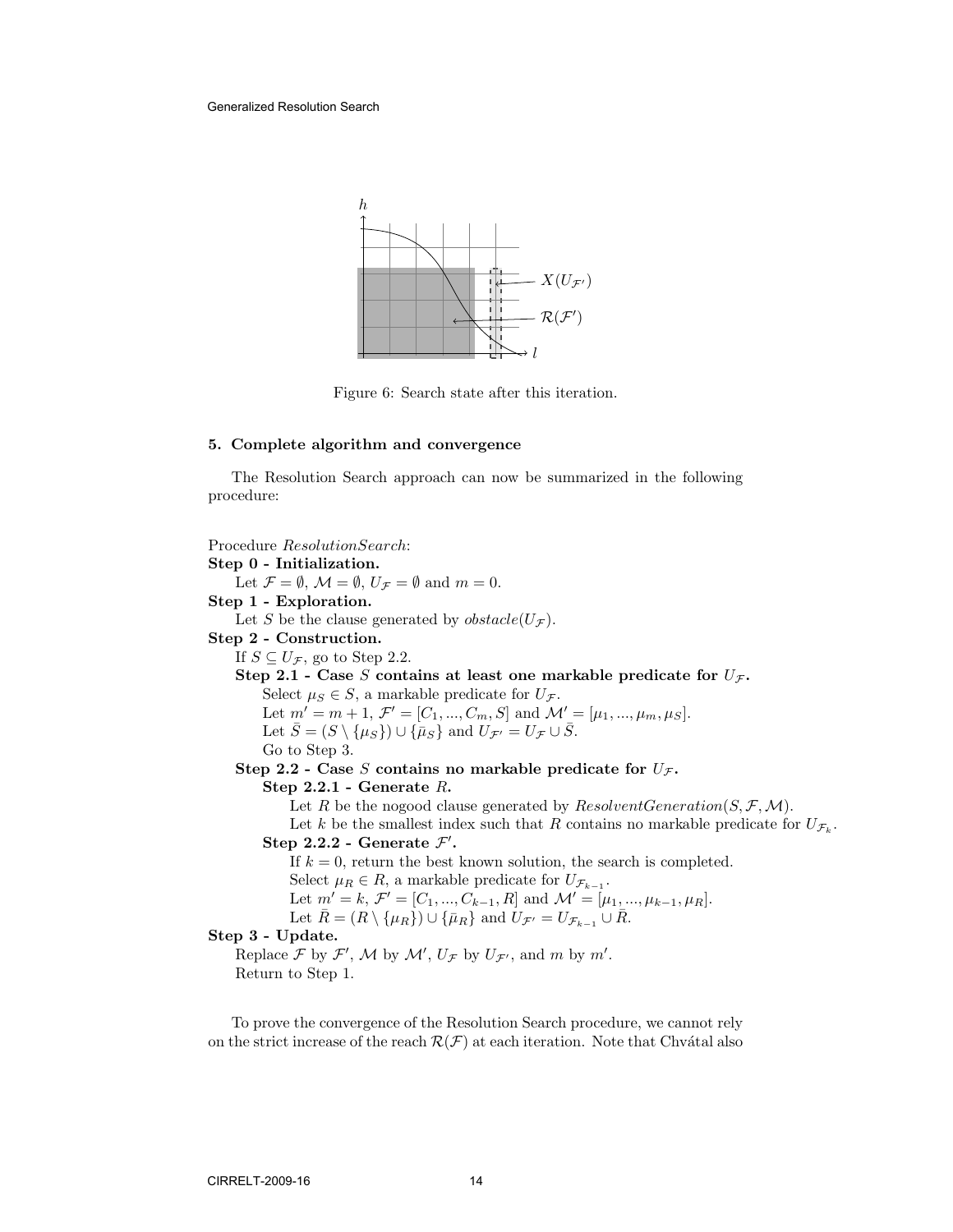#### Generalized Resolution Search

observes this for a 0-1 programming problem in [4]. However, the convergence proof of the Resolution Search procedure relies on a subset of the reach  $\mathcal{R}(\mathcal{F})$ that is strictly increasing at each iteration.

**Definition 11.** Given  $\mathcal{F} = [C_1, C_2, ..., C_m]$  a path-like family and the associated set of marked predicates  $\mathcal{M} = [\mu_1, \mu_2, ..., \mu_m]$ , the **restricted reach** <sup>6</sup>  $\mathcal{R}(\mathcal{F})$  of the family  $\mathcal F$  is defined as follows:

$$
\tilde{\mathcal{R}}(\mathcal{F}) = \bigcup_{i=1}^m X(\cup_{j=1}^{i-1} \bar{C}_j \cup C_i) = \bigcup_{i=1}^m X(U_{\mathcal{F}_{i-1}} \cup C_i).
$$

Clearly, the restricted reach of any family is a subset of its reach. We consider two different lemmas to show that the restricted reach strictly increases at each iteration according to the way of generating the new family  $\mathcal{F}'$ .

**Lemma 1.** Let S be the nogood clause generated by obstacle( $U_{\mathcal{F}}$ ). If S contains at least one markable predicate for  $U_{\mathcal{F}}$ , the family  $\mathcal{F}'$  generated in Step 2.1 of the Resolution Search procedure verifies  $\check{R}(\mathcal{F}) \subsetneq \check{R}(\mathcal{F}')$ .

PROOF. By definition of the restricted reach and of the clause  $U_f$ :

$$
\check{\mathcal{R}}(\mathcal{F}') = \check{\mathcal{R}}(\mathcal{F}) \cup X(\cup_{j=1}^m \bar{C}_j \cup S) = \check{\mathcal{R}}(\mathcal{F}) \cup X(U_{\mathcal{F}} \cup S).
$$

The proof is completed if we can show that  $X(U_{\mathcal{F}} \cup S)$  is nonempty and not in  $\mathcal{R}(\mathcal{F})$ . By definitions of S and obstacle,  $X(U_{\mathcal{F}} \cup S) = X(U_{\mathcal{F}}) \cap X(S) \neq \emptyset$ . Also, since  $X(U_{\mathcal{F}} \cup S) \subset X(U_{\mathcal{F}})$  and since  $X(U_{\mathcal{F}}) \cap \mathcal{R}(\mathcal{F}) = \emptyset$ , it follows that  $X(U_{\mathcal{F}} \cup S) \cap \mathcal{R}(\mathcal{F}) = \emptyset$ . Hence, since  $\mathcal{R}(\mathcal{F}) \subseteq \mathcal{R}(\mathcal{F})$ , it follows that  $X(U_{\mathcal{F}} \cup S) \cap \check{\mathcal{R}}(\mathcal{F}) = \emptyset.$ 

**Lemma 2.** Let S be the nogood clause generated by obstacle( $U_{\mathcal{F}}$ ). If S contains no markable predicate for  $U_{\mathcal{F}}$ , the family  $\mathcal{F}'$  generated in Step 2.2 of the Resolution Search procedure verifies  $\check{\mathcal{R}}(\mathcal{F}) \subsetneq \check{\mathcal{R}}(\mathcal{F}')$ .

PROOF. In this case  $\mathcal{F}' = [C_1, C_2, ..., C_{k-1}, R]$  is built by adding R to  $\mathcal{F}_{k-1}$ . By definitions of the restricted reach and of the clause  $U_{\mathcal{F}_{k-1}}$ :

$$
\check{\mathcal{R}}(\mathcal{F}') = \check{\mathcal{R}}(\mathcal{F}_{k-1}) \cup X(\cup_{j=1}^{k-1} \bar{C}_j \cup R) = \check{\mathcal{R}}(\mathcal{F}_{k-1}) \cup X(U_{\mathcal{F}_{k-1}} \cup R).
$$

To show that  $\check{\mathcal{R}}(\mathcal{F}) \subset \check{\mathcal{R}}(\mathcal{F}')$ , consider any solution  $x \in \check{\mathcal{R}}(\mathcal{F})$ . Then  $x \in$  $X(U_{\mathcal{F}_{i-1}}\cup C_i)$  for at least one index  $i, 1 \leq i \leq m$ .

• If  $i < k$ , then  $x \in \check{\mathcal{R}}(\mathcal{F}_{k-1})$ , and thus  $x \in \check{\mathcal{R}}(\mathcal{F}')$ .

<sup>&</sup>lt;sup>6</sup>The restricted reach is equivalent to the  $\sigma$  strength function of Chvátal [4], in that  $|\mathcal{R}(F)| = \sigma(F)$  for 0-1 problems.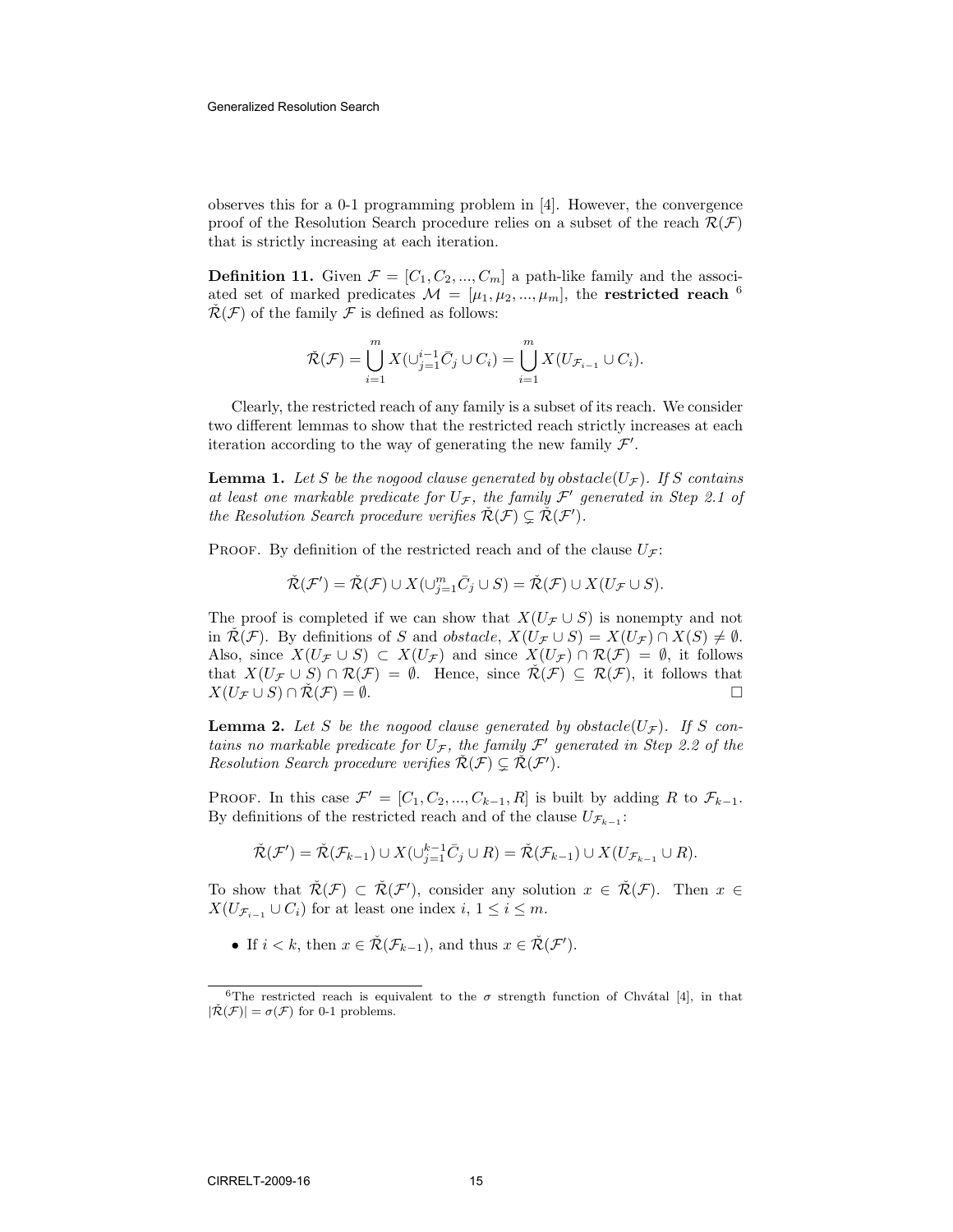- If  $i = k$ , then  $x \in X(U_{\mathcal{F}_{k-1}} \cup C_k) \subsetneq X(U_{\mathcal{F}_{k-1}} \cup (C_k \setminus {\{\mu_k\}}))$ . However, R contains no markable predicate for  $U_{\mathcal{F}_k}$ , and hence  $X(U_{\mathcal{F}_k}) \subseteq X(R)$ . Since neither  $\mu_k$  nor  $\bar{\mu}_k$  can belong to R, and since  $U_{\mathcal{F}_k} = U_{\mathcal{F}_{k-1}} \cup \bar{C}_k$ , it follows that  $X(U_{\mathcal{F}_{k-1}}\cup(\bar{C}_k\setminus\{\bar{\mu}_k\}))\subseteq X(R)$ . Therefore  $x\in X(U_{\mathcal{F}_{k-1}}\cup R)$ , and thus  $x \in \check{\mathcal{R}}(\mathcal{F}')$ .
- If  $i > k$ , then  $x \in X(U_{\mathcal{F}_{i-1}} \cup C_i)$ . Since  $i > k$ , we have  $X(U_{\mathcal{F}_{i-1}} \cup C_i) \subsetneq$  $X(U_{\mathcal{F}_k})$ . As seen when  $i = k$ , we also have  $X(U_{\mathcal{F}_k}) \subsetneq X(U_{\mathcal{F}_{k-1}} \cup R)$ . Therefore  $x \in X(U_{\mathcal{F}_{k-1}} \cup R)$ , and thus  $x \in \check{\mathcal{R}}(\mathcal{F}')$ .

Next we show the inclusion to be strict.

The clause R contains no markable predicate for  $U_{\mathcal{F}_k}$ , and since  $U_{\mathcal{F}_{k-1}} \subsetneq$  $U_{\mathcal{F}_k} \subseteq U_{\mathcal{F}}$ , R contains no markable predicate for  $U_{\mathcal{F}}$  either, hence  $X(U_{\mathcal{F}})$  is a subset of both  $X(R)$  and  $X(U_{\mathcal{F}_{k-1}})$ . Therefore  $X(U_{\mathcal{F}}) \subseteq X(U_{\mathcal{F}_{k-1}}) \cap X(R)$ , or equivalently  $X(U_{\mathcal{F}}) \subseteq X(U_{\mathcal{F}_{k-1}} \cup R)$ . Then  $X(U_{\mathcal{F}}) \subseteq \check{R}(\mathcal{F}')$ . However,  $\check{R}(\mathcal{F}) \subseteq \mathcal{R}(\mathcal{F})$  and  $X(U_{\mathcal{F}}) \cap \mathcal{R}(\mathcal{F}) = \emptyset$ . Thus since  $X(U_{\mathcal{F}})$  is nonempty, it follows that there exists at least one solution in the restricted reach of  $\mathcal{F}'$  that does not belong to the restricted reach of  $\mathcal{F}$ .

**Theorem 1.** The Resolution Search procedure completely explores  $\mathcal{X}$  in at most  $|\mathcal{X}|$  iterations.

PROOF. According to the previous lemmas,  $\check{\mathcal{R}}(\mathcal{F}) \subsetneq \check{\mathcal{R}}(\mathcal{F}')$  at every iteration. Since the restricted reach of a family is included in its reach, it follows that at each iteration, a subset of the reach of  $\mathcal F$  increases strictly. In the worst case, it increases by exactly one solution at each iteration, and thus at most  $|\mathcal{X}|$ iterations are needed for the search to complete.

Having shown that the Resolution Search procedure converges, let us now concern ourselves with the nogood clauses which are discarded from the pathlike family during the search.

#### 6. Recycling nogood clauses

When the new family  $\mathcal{F}'$  is generated via Step 2.2 of the Resolution Search procedure, the nogood clauses  $C_k, ..., C_m$ , and S are discarded. However, some of these clauses may have a cover intersecting  $X(U_{\mathcal{F}})$ ; i.e.  $X(U_{\mathcal{F}}) \cap X(C_i) \neq \emptyset$ for some  $i = k, ..., m$ , or  $X(U_{\mathcal{F}}) \cap X(S) \neq \emptyset$ . If one of these nogood clauses also maintains the path-like structure for  $U_{\mathcal{F}}$ , then it could be used in place of the nogood clause to be generated by  $obstack(U_{\mathcal{F}})$  at the next iteration. The computational effort is then reduced at the next iteration, and this may diminish the overall effort required to solve the problem.

Such a strategy is beneficial if we have an easy way to identify the discarded nogood clauses that could potentially be used at the next iteration of the procedure. Now we introduce a partial criterion for this.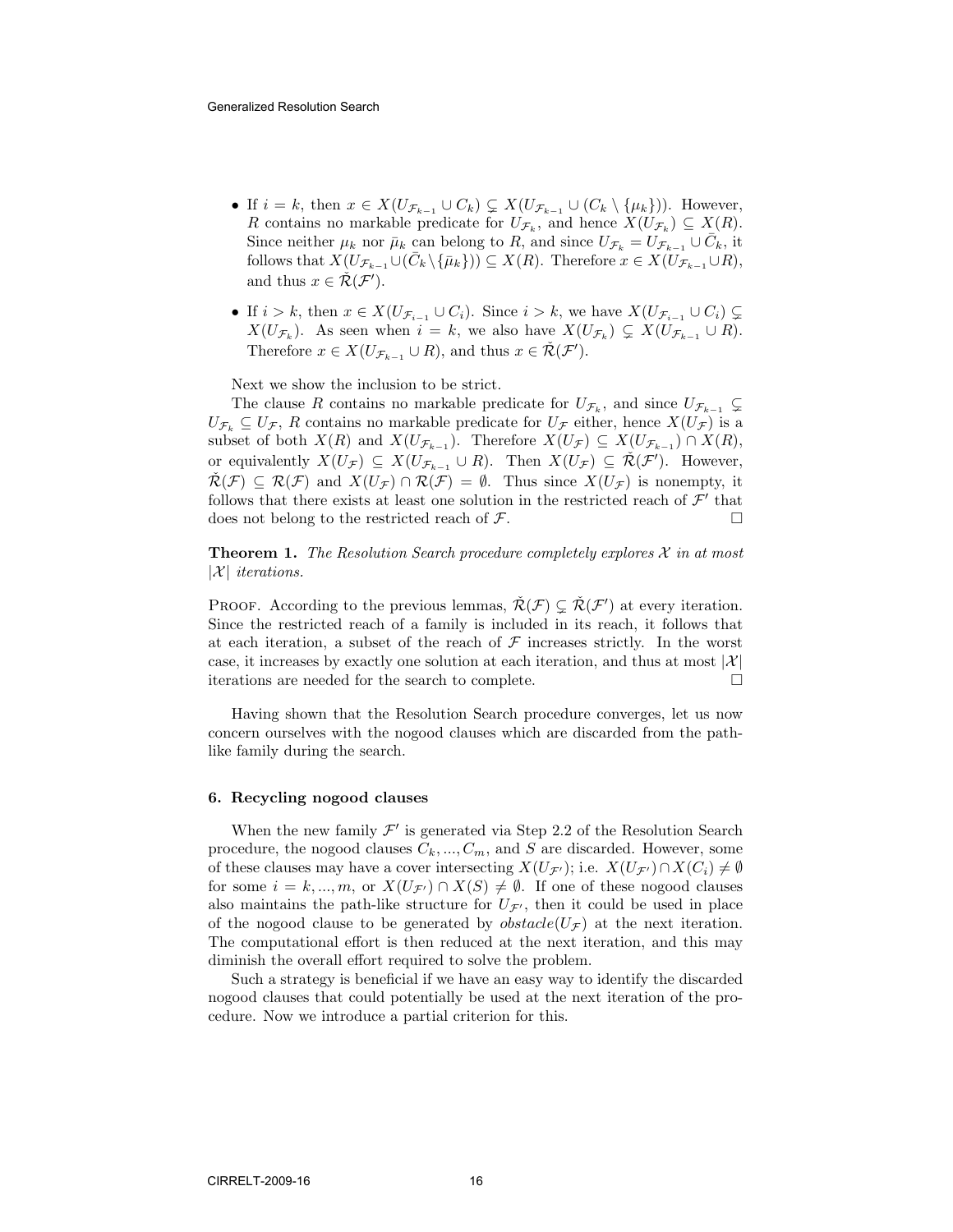Recall that if  $\mathcal{F}'$  is generated via Step 2.2 of the Resolution Search procedure, then there exists an index  $k\leq m$  such that

$$
\mathcal{F}' = [C_1, C_2, ..., C_{k-1}, R].
$$

Then a markable predicate  $\mu_R \in (R \setminus U_{\mathcal{F}_{k-1}})$  is selected to generate  $\overline{R} = (R \setminus E)$  ${\mu_R}$ ) ∪ { $\bar{\mu}_R$ } and  $U_{\mathcal{F}'} = U_{\mathcal{F}_{k-1}} \cup \bar{R}$ . It follows that for any  $i = k, ..., m$ 

$$
X(U_{\mathcal{F}'}) \cap X(C_i) \neq \emptyset \Longrightarrow \mu_R \notin C_i
$$

and

$$
X(U_{\mathcal{F}'}) \cap X(S) \neq \emptyset \Longrightarrow \mu_R \notin S.
$$

Therefore  $\mu_R \notin C_i$  ( $\mu_R \notin S$ ) is a necessary but not sufficient condition for  $C_i$  (S) to be potentially used at the next iteration. For this purpose, the corresponding nogood clauses can be included in a **short-term memory**  $\mathcal{C}$  to be used in a modified version of the Resolution Search procedure.

This modified version includes the additional Step 2.2.3 after Step 2.2.2:

#### Step 2.2.3.

Store the clauses  $C_i \in \mathcal{F}, i = k, ..., m$ , and the clause S in the short term memory C, if they do not contain  $\mu_R$ .

Furthermore, Step 1 is then modified to take advantage of the short-term memory  $C$ . One possible way to do so is as follows:

#### Step 1.

## Step 1.1 - Recycle.

If  $\mathcal C$  is empty, go to Step 1.3.

Otherwise, Let S be the first clause in  $\mathcal{C}$ , and remove S from  $\mathcal{C}$ .

#### Step 1.2 - Suitability.

If S verifies  $X(U_{\mathcal{F}}) \cap X(S) \neq \emptyset$  and maintains the path-like structure for  $U_{\mathcal{F}}$ , go to Step 2, otherwise go back to step 1.1.

#### Step 1.3 - Exploration.

Let S be the clause generated by  $obstack(U_{\mathcal{F}})$ .

Naturally, nothing prevents the implementation of a more long-term memory, which for example would store nogood clauses discarded from the short-term memory. Such long-term memories are successfully used in most competitive exact strategies for the k-SAT satisfiability problems  $[2]$ . Chvátal  $[4]$  already exposed the potential of reusing discarded nogood clauses in this manner, and also of maintaining a long-term memory. Here we merely extend those ideas from the context of 0-1 programming to a more general framework.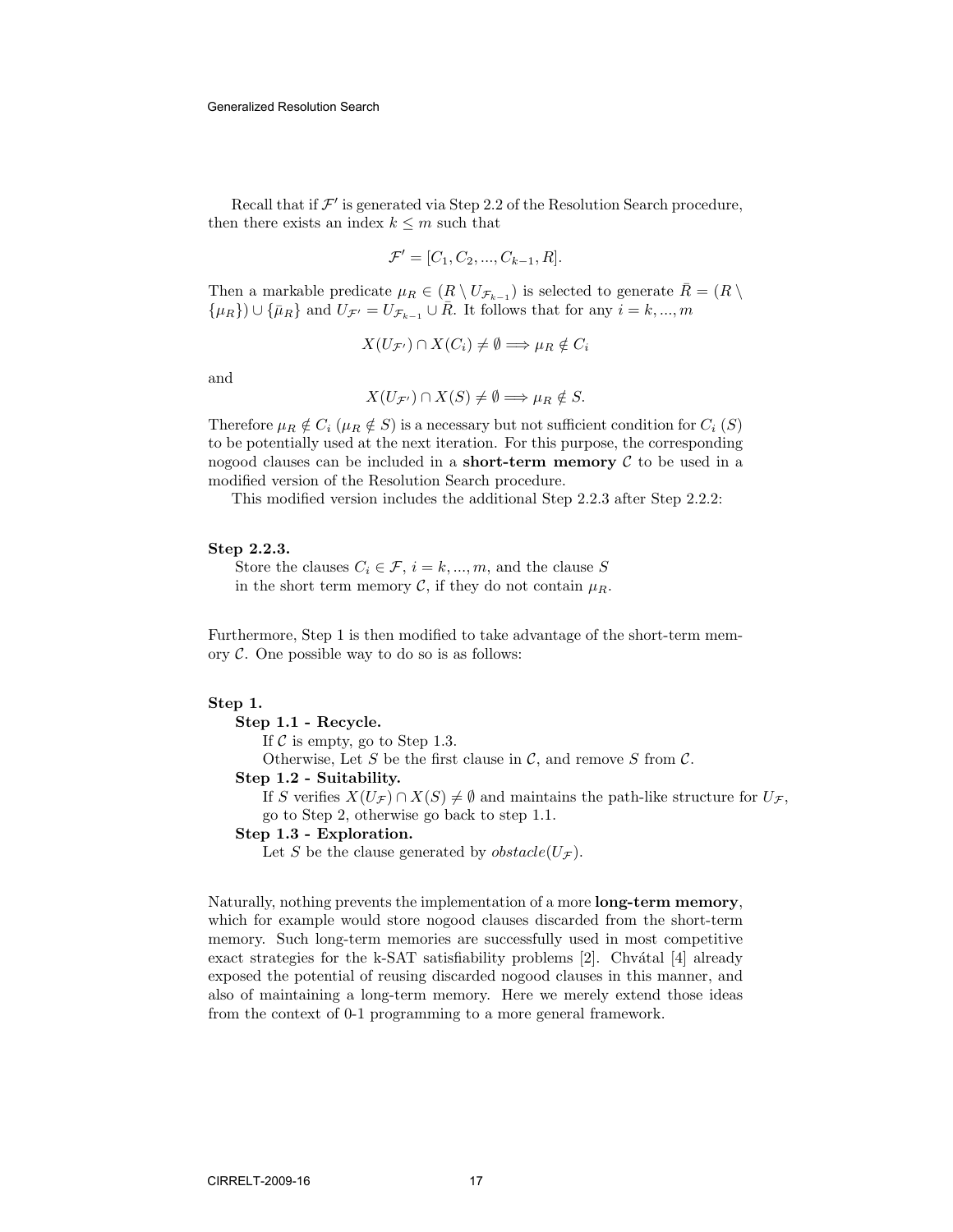#### References

- [1] C. Artigues, S. Demassey, P. Michelon, An application of resolution search to the RCPSP, ECCO XVII, Beyrouth, 24-26 June 2004.
- [2] P. Beame, H. Kautz, A. Sabharwal, Towards Understanding and Harnessing the Potential of Clause Learning, Journal of Artificial Intelligence Research 22, 2004.
- [3] S. Boussier, M. Vasquez, Y. Vimont, S. Hanafi, P. Michelon, Solving the 01 Multidimensional Knapsack Problem with Resolution Search, VI ALIO/EURO Worshop on Applied Combinatorial Optimization, Buenos Aires, Argentina, 2008.
- [4] V. Chvátal, Resolution Search, Discrete Applied Mathematics 73, 1997.
- [5] S. Hanafi, F. Glover, Resolution Search and Dynamic Branch-and-Bound, Journal of Combinatorial Optimization 6, 2002.
- [6] M. Palpant, C. Artigues, C. Oliva, MARS: an hybrid scheme based on Resolution Search and Constraint Programming for Constraint Satisfaction Problems, Internal Report, LIA Avignon, 2004.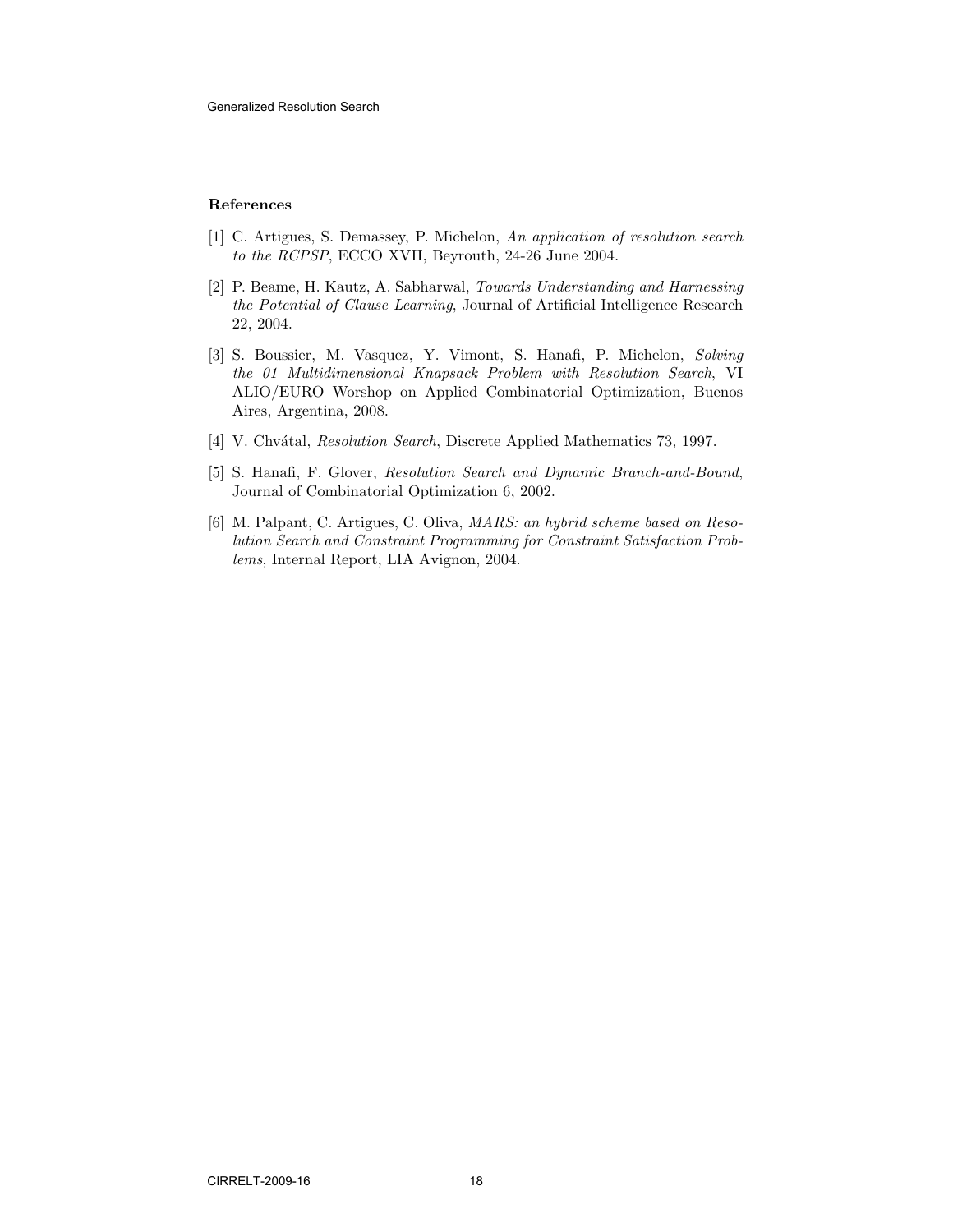#### Appendix

In this appendix we apply the Resolution Search procedure on our toy problem, using the obstacle procedure introduced before. The choice of marked predicates is arbitrary, and nogood clauses are not recycled.

The notational conventions, the symbols and and the colors are used as previously. For instance, in the figures, the cover of  $U_{\mathcal{F}}$  is displayed in light gray, the reach of  $\mathcal F$  is in medium gray, and the cover of  $S$  is in dark gray. When displaying  $\mathcal{F}$ , the clauses are stacked from top to bottom, and the marked predicates in each clause (i.e. the elements in  $\mathcal{M}$ ) are underlined.

The search is initialized with the empty family  $\mathcal{F} = \emptyset$ , hence  $m = 0$  and  $U_{\mathcal{F}} = \emptyset$ . Also, the upper bound  $\overline{z}$  is set to  $+\infty$ .

#### Iteration 1.

To generate  $S$ , suppose that the point  $(2, 3)$  is selected randomly by *obstacle* in  $X(U_{\mathcal{F}}) = X(\emptyset) = \mathcal{X} = \{(l, h) \in \mathbb{Z}^2 : 0 \le l \le 5, 0 \le h \le 4\}.$  This point lies below Γ, and thus *obstacle* generates  $S = \{0 \le l \le 2, 0 \le h \le 3\}$ . Also, since  $f(2,3) < +\infty$ , we update  $\bar{z} = -6$ , and  $r^* = (3,2)$ .



Search state at iteration 1.

Since S contains markable predicates for  $U_{\mathcal{F}}$ , the family  $\mathcal{F}'$  is generated by adding S to F. The predicate  $\mu_S = (0 \leq l \leq 2)$  is selected as the marked predicate for that clause. It follows that

$$
\mathcal{F}' = \left[ \begin{array}{c} \{0 \le l \le 2, 0 \le h \le 3\} \end{array} \right]
$$

and  $U_{\mathcal{F}'} = \{3 \leq l \leq 5, 0 \leq h \leq 3\}.$ 

### Iteration 2.

To generate  $S$ , suppose that the point  $(4, 1)$  is selected randomly by *obstacle* in  $X(U_{\mathcal{F}}) = \{(l, h) \in \mathbb{Z}^2 : 3 \leq l \leq 5, 0 \leq h \leq 3\}$ . This point lies below  $\Gamma$ , and thus *obstacle* generates  $S = \{0 \le l \le 4, 0 \le h \le 1\}.$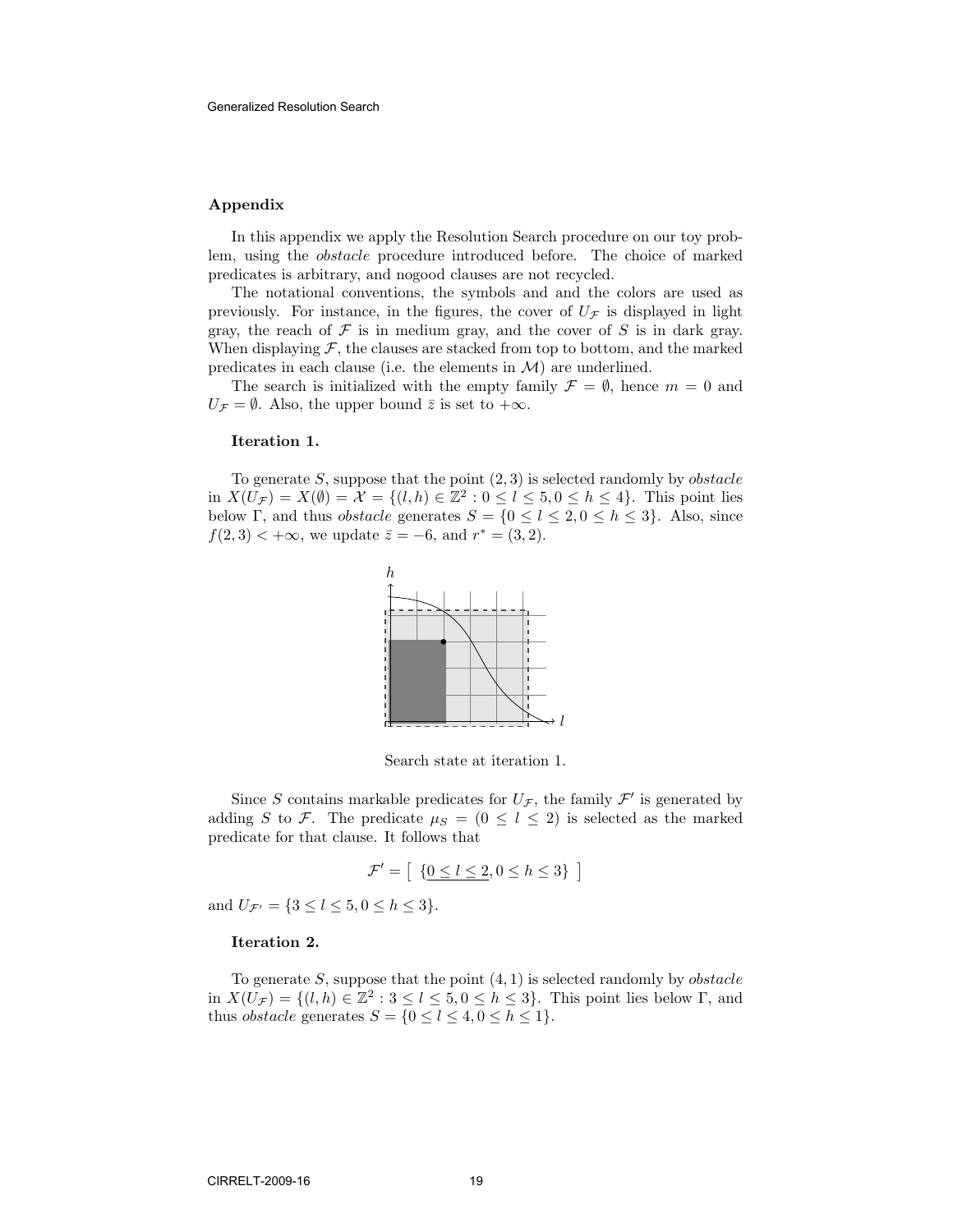

Search state at iteration 2.

Since S contains markable predicates for  $U_{\mathcal{F}}$ , the family  $\mathcal{F}'$  is generated by adding S to F. The predicate  $\mu_S = (0 \leq h \leq 1)$  is selected as the marked predicate for that clause. It follows that

$$
\mathcal{F}' = \left[ \begin{array}{c} \{0 \le l \le 2, 0 \le h \le 3\} \\ \{0 \le l \le 4, 0 \le h \le 1\} \end{array} \right]
$$

and  $U_{\mathcal{F}'} = \{3 \leq l \leq 5, 0 \leq h \leq 3, 0 \leq l \leq 4, 2 \leq h \leq 4\}.$ 

### Iteration 3.

To generate S, the procedure *obstacle* randomly selects  $(4, 2)$  in  $X(U_{\mathcal{F}})$  =  $\{(l, h) \in \mathbb{Z}^2 : 3 \leq l \leq 4, 2 \leq h \leq 3\}.$  This point lies above  $\Gamma$ , and thus *obstacle* generates  $S = \{4 \le l \le 5, 2 \le h \le 4\}.$ 



Search state at iteration 3.

Since S contains a markable predicate for  $U_{\mathcal{F}}$ , the family  $\mathcal{F}'$  is generated by adding S to F. The predicate  $\mu_S = (4 \leq l \leq 5)$  is selected as the marked predicate for that clause. It follows that

$$
\mathcal{F}' = \left[ \begin{array}{c} \{0 \le l \le 2, 0 \le h \le 3\} \\ \{0 \le l \le 4, 0 \le h \le 1\} \\ \{4 \le l \le 5, 2 \le h \le 4\} \end{array} \right]
$$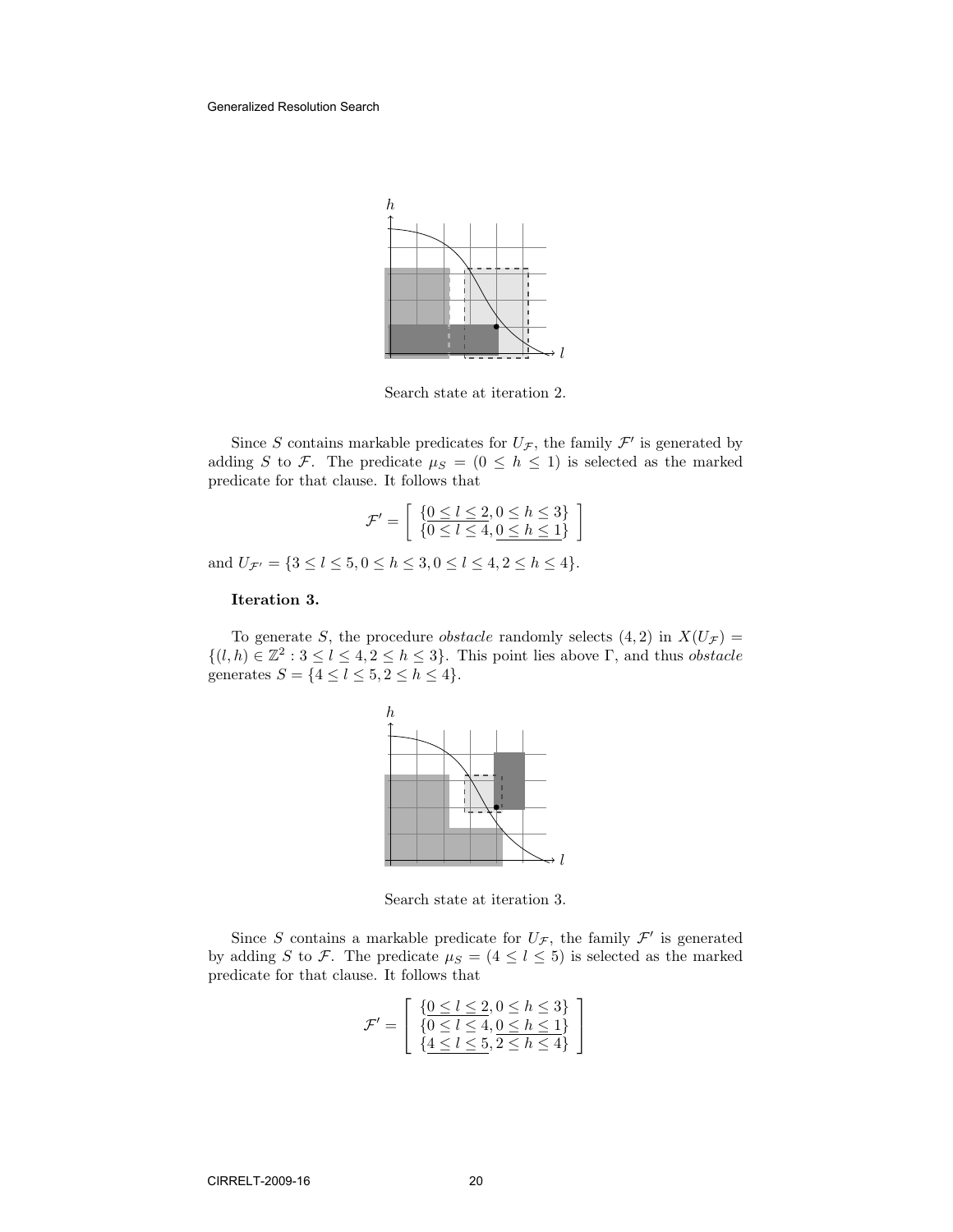and 
$$
U_{\mathcal{F}'} = \{3 \le l \le 5, 0 \le h \le 3, 0 \le l \le 4, 2 \le h \le 4, 0 \le l \le 3, 2 \le h \le 4\}.
$$

#### Iteration 4.

To generate S, the point (3, 3) is selected randomly by *obstacle* in  $X(U_{\mathcal{F}})$  =  $\{(l, h) \in \mathbb{Z}^2 : 3 \leq l \leq 3, 2 \leq h \leq 3\}.$  This point lies below  $\Gamma$ , and thus *obstacle* generates  $S = \{0 \leq l \leq 3, 0 \leq h \leq 3\}$ . Also, since  $f(3,3) < -6$ , we update  $\bar{z} = -9$ , and  $r^* = (3, 3)$ .



Search state at iteration 4.

Since S contains no markable predicate for  $U_{\mathcal{F}}$ , we first generate R from the resolvents of S and the clauses in  $\mathcal{F} = [C_1, C_2, C_3]$ . Initiate the process with  $R = S$  and  $i = 3$ .

- $i = 3: \mu_3 = (4 \leq l \leq 5)$  implies that  $\bar{\mu}_3 = (0 \leq l \leq 3)$ , and this predicate is in R. Replace R with  $R\nabla C_3 = (R\setminus \{\bar{\mu}_3\})\cup (C_3\setminus {\mu_3}) = \{0 \leq h \leq 3, 2 \leq h \leq 4\}.$
- $i = 2$ :  $\mu_2 = (0 \le h \le 1)$  implies that  $\bar{\mu}_2 = (2 \le h \le 4)$ , and this predicate is in R. Replace R with  $R\nabla C_2 = \{0 \le h \le 3, 0 \le l \le 4\}.$
- $i = 1: \mu_1 = (0 \le l \le 2)$  implies that  $\bar{\mu}_1 = (3 \le l \le 5)$ , and this predicate is not in R.

The resulting nogood clause is  $R = \{0 \le h \le 3, 0 \le l \le 4\}.$ 

Now determine the rank  $k$  such that  $R$  contains no markable predicate for  $U_{\mathcal{F}_k}$ . Initiate the process with  $k=0$  and  $U_{\mathcal{F}_0}=\emptyset$ .

 $k = 0$ :  $(0 \leq h \leq 3) \in R$  is a markable predicate for  $U_{\mathcal{F}_0} = \emptyset$ .

- $k = 1$ :  $(0 \le l \le 4) \in R$  is a markable predicate for  $U_{\mathcal{F}_1} = U_{\mathcal{F}_0} \cup \overline{C}_1 = \{3 \le l \le 4\}$  $5, 0 \le h \le 3$ .
- $k = 2$ : R contains no markable predicates for  $U_{\mathcal{F}_2} = U_{\mathcal{F}_1} \cup \overline{C}_2 = \{3 \leq l \leq 5, 0 \leq \overline{C}_1\}$  $h \leq 3, 0 \leq l \leq 4, 2 \leq h \leq 4$ .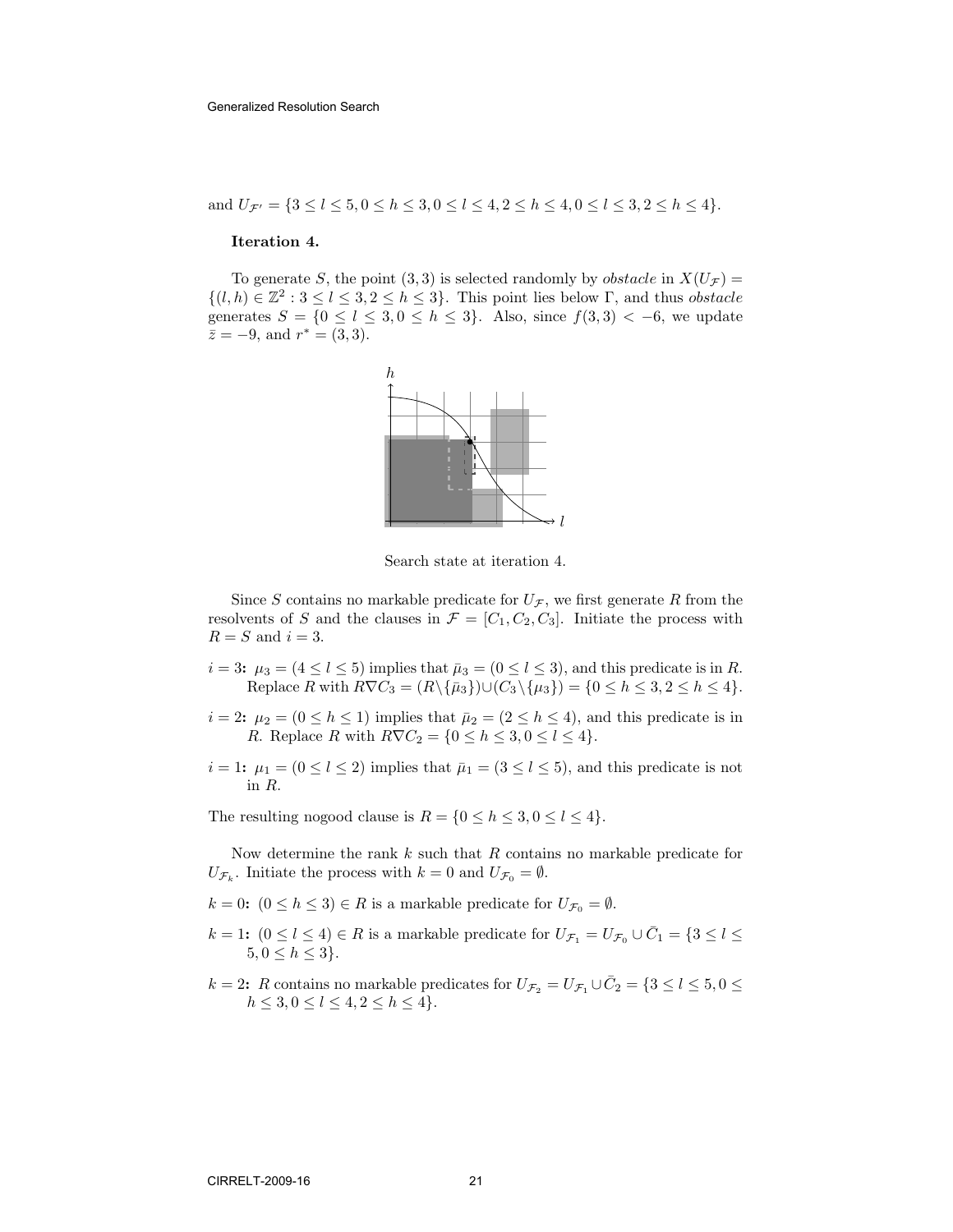Thus  $\mathcal{F}' = [C_1, R]$ , and  $\mu_R = (0 \leq l \leq 4)$  is selected as the marked predicate for the clause  $R$ . It follows that

$$
\mathcal{F}' = \left[ \begin{array}{c} \{0 \le l \le 2, 0 \le h \le 3\} \\ \{\underline{0 \le l \le 4}, 0 \le h \le 3\} \end{array} \right]
$$

and  $U_{\mathcal{F}'} = \{3 \leq l \leq 5, 0 \leq h \leq 3, 5 \leq l \leq 5, 0 \leq h \leq 3\}.$ 

#### Iteration 5.

To generate  $S$ , suppose that the point  $(5, 0)$  is selected randomly by *obstacle* in  $X(\tilde{U}_{\mathcal{F}}) = \{(l, h) \in \mathbb{Z}^2 : 5 \leq l \leq 5, 0 \leq h \leq 3\}$ . This point lies below  $\Gamma$ , and thus *obstacle* generates  $S = \{0 \le l \le 5, 0 \le h \le 0\}.$ 



Search state at iteration 5.

Since S contains a markable predicate for  $U_{\mathcal{F}}$ , the family  $\mathcal{F}'$  is generated by adding S to F. The predicate  $\mu_S = (0 \le h \le 0)$  is selected as the marked predicate for that clause. It follows that

$$
\mathcal{F}' = \left[ \begin{array}{c} \{0 \le l \le 2, 0 \le h \le 3\} \\ \{0 \le l \le 4, 0 \le h \le 3\} \\ \{0 \le l \le 5, 0 \le h \le 0\} \end{array} \right]
$$

and  $U_{\mathcal{F}'} = \{3 \leq l \leq 5, 0 \leq h \leq 3, 5 \leq l \leq 5, 0 \leq h \leq 3, 0 \leq l \leq 5, 1 \leq h \leq 4\}.$ 

### Iteration 6.

To generate S, suppose that the point  $(5, 1)$  is selected randomly by *obstacle* in  $X(U_{\mathcal{F}}) = \{(l, h) \in \mathbb{Z}^2 : 5 \leq l \leq 5, 1 \leq h \leq 3\}$ . This point lies above  $\Gamma$ , and thus *obstacle* generates  $S = \{5 \le l \le 5, 1 \le h \le 4\}.$ 

Since S contains no markable predicate for  $U_{\mathcal{F}}$ , we first generate R from the resolvents of S and the clauses in  $\mathcal{F} = [C_1, C_2, C_3]$ . Initiate the process with  $R = S$  and  $i = 3$ .

 $i = 3$ :  $\mu_3 = (0 \le h \le 0)$  implies that  $\bar{\mu}_3 = (1 \le h \le 4)$ , and this predicate is in R. Replace R with  $R\nabla C_3 = (R \setminus {\bar{\mu}_3}) \cup (C_3 \setminus {\mu_3}) = {5 \le l \le 5, 0 \le \bar{\mu}_3}$  $l \leq 5$ .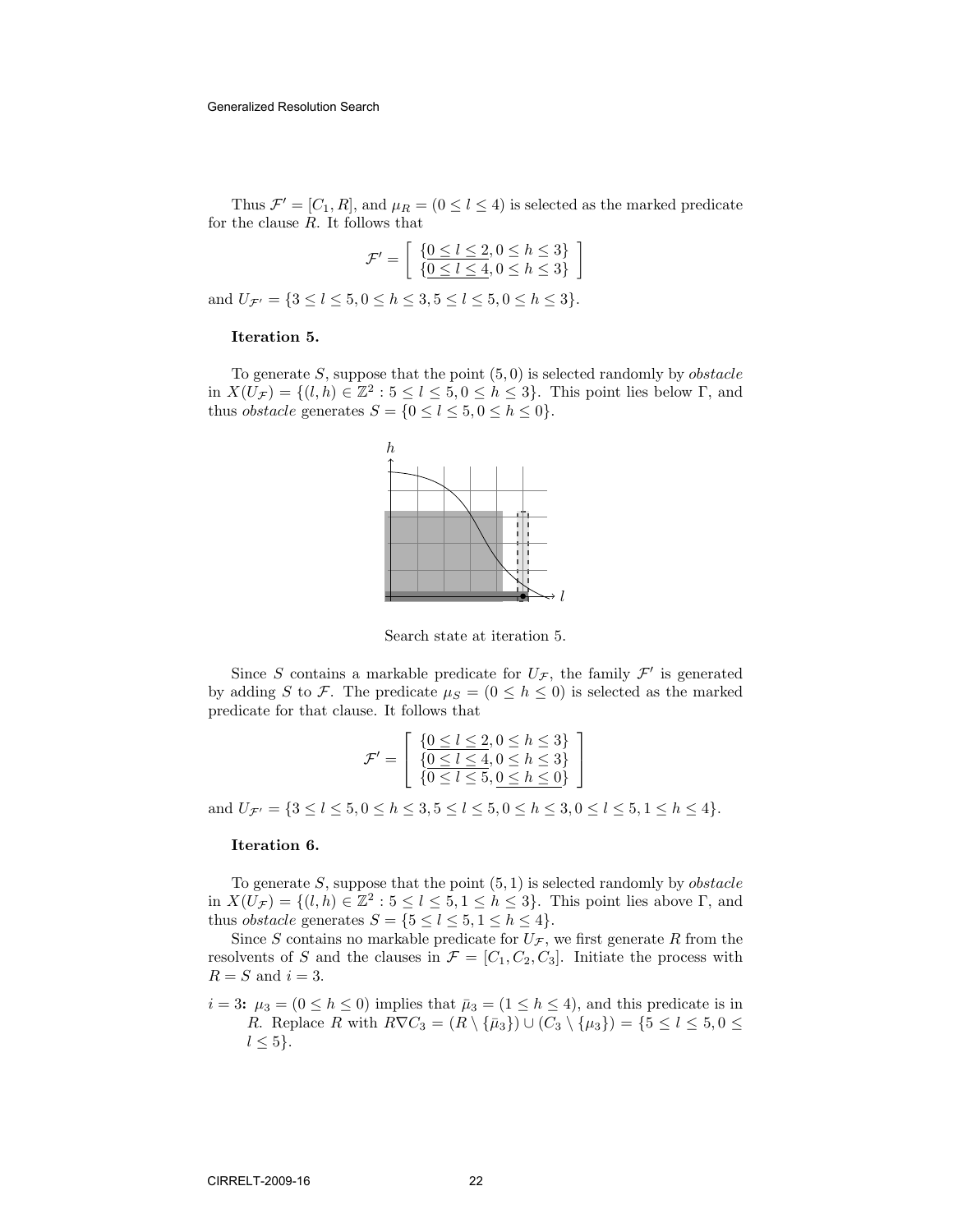

Search state at iteration 6.

- $i = 2$ :  $\mu_2 = (0 \le l \le 4)$  implies that  $\bar{\mu}_1 = (5 \le l \le 5)$ , and this predicate is in R. Replace R with  $R\nabla C_2 = (R \setminus {\overline{\mu}_2}) \cup (C_2 \setminus {\mu_2}) = \{0 \le l \le 5, 0 \le h \le 3\}.$
- $i = 1: \mu_1 = (0 \le l \le 2)$  implies that  $\bar{\mu}_1 = (3 \le l \le 5)$ , and this predicate is not in R.

The resulting nogood clause is  $R = \{0 \le l \le 5, 0 \le h \le 3\}.$ 

Now determine the rank  $k$  such that  $R$  contains no markable predicate for  $U_{\mathcal{F}_k}$ . Initiate the process with  $k=0$  and  $U_{\mathcal{F}_0}=\emptyset$ .

 $k = 0$ :  $(0 \leq h \leq 3) \in R$  is a markable predicate for  $U_{\mathcal{F}_0} = \emptyset$ .

 $k = 1$ : R contains no markable predicates for  $U_{\mathcal{F}_1} = U_{\mathcal{F}_0} \cup \overline{C}_1 = \{3 \leq l \leq 5, 0 \leq \overline{C}_1\}$  $h \leq 3$ .

Thus  $\mathcal{F}' = [R]$ , and  $\mu_R = (0 \leq h \leq 3)$  is selected as the marked predicate for the clause  $R$ . It follows that

$$
\mathcal{F}' = \left[ \begin{array}{c} \{0 \leq l \leq 5, \underline{0 \leq h \leq 3}\} \end{array} \right]
$$

and  $U_{\mathcal{F}'} = \{0 \leq l \leq 5, 4 \leq h \leq 4\}.$ 

## Iteration 7.

To generate  $S$ , suppose the point  $(2, 4)$  is selected randomly by *obstacle* in  $X(U_{\mathcal{F}}) = \{(l, h) \in \mathbb{Z}^2 : 0 \leq l \leq 5, 4 \leq h \leq 4\}.$  This point lies below  $\Gamma$ , and thus *obstacle* generates  $S = \{0 \le l \le 2, 0 \le h \le 4\}.$ 

Since S contains a markable predicate for  $U_{\mathcal{F}}$ , the family  $\mathcal{F}'$  is generated by adding S to F. The predicate  $\mu_S = (0 \le l \le 2)$  is selected as the marked predicate for that clause. It follows that

$$
\mathcal{F}' = \left[ \begin{array}{c} \{0 \leq l \leq 5, 0 \leq h \leq 3\} \\ \{0 \leq l \leq 2, 0 \leq h \leq 4\} \end{array} \right]
$$

and  $U_{\mathcal{F}'} = \{0 \le l \le 5, 4 \le h \le 4, 3 \le l \le 5, 0 \le h \le 4\}.$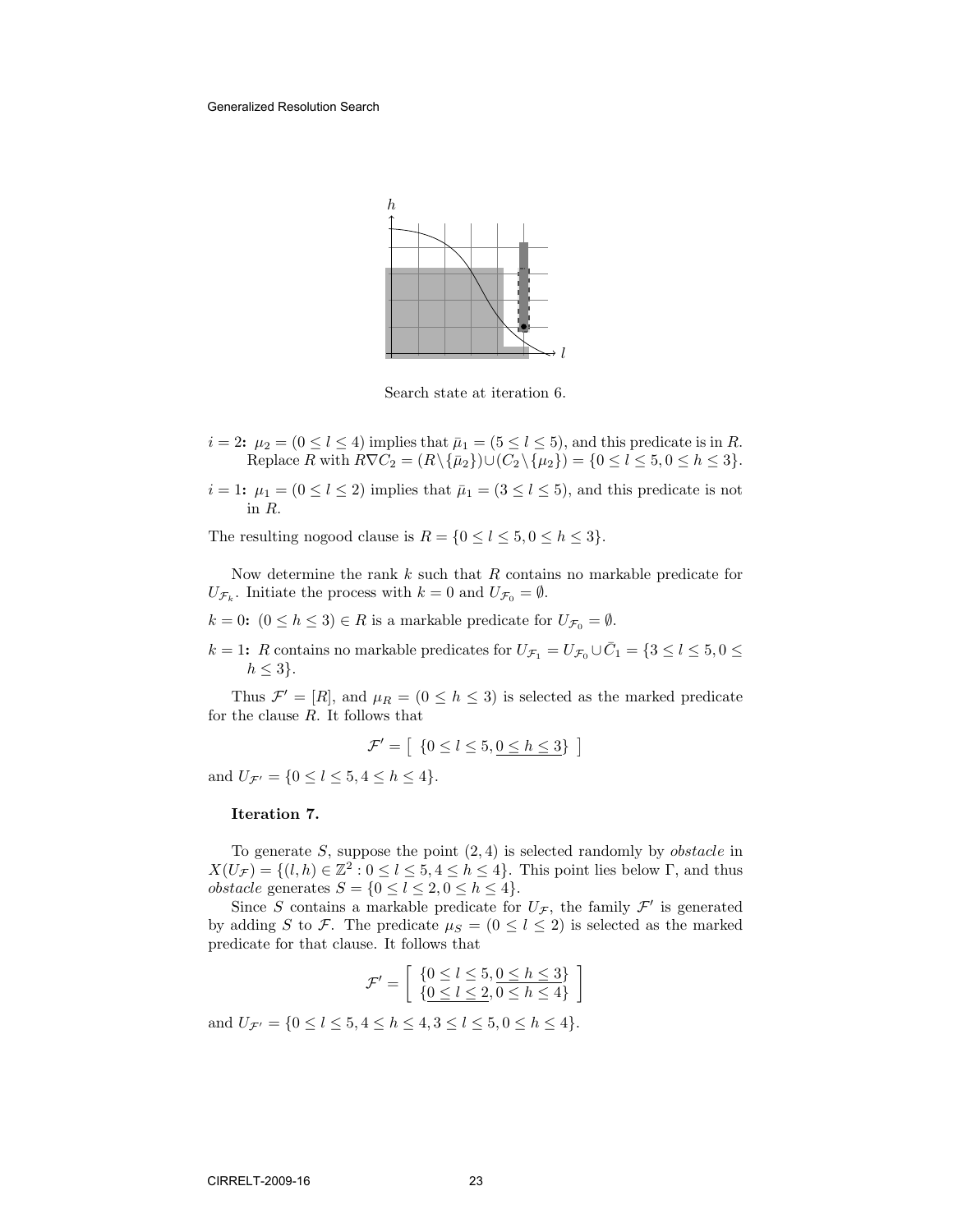

Search state at iteration 7.

#### Iteration 8.

To generate  $S$ , suppose the point  $(3, 4)$  is selected randomly by *obstacle* in  $X(U_{\mathcal{F}}) = \{(l, h) \in \mathbb{Z}^2 : 3 \leq l \leq 5, 4 \leq h \leq 4\}.$  This point lies above  $\Gamma$ , and thus *obstacle* generates  $S = \{3 \le l \le 5, 4 \le h \le 4\}.$ 



Search state at iteration 8.

Since S contains no markable predicate for  $U_{\mathcal{F}}$ , we first generate R from the resolvents of S and the clauses in  $\mathcal{F} = [C_1, C_2]$ . Initiate the process with  $R = S$ and  $i = 2$ .

- $i = 2$ :  $\mu_2 = (0 \le l \le 2)$  implies that  $\bar{\mu}_2 = (3 \le l \le 5)$ , and this predicate is in R. Replace R with  $R\nabla C_2 = (R\backslash {\{\bar{\mu}_2\}}) \cup (C_2 \backslash {\{\mu_2\}}) = \{4 \leq h \leq 4, 0 \leq h \leq 4\}.$
- $i = 1: \mu_1 = (0 \le h \le 3)$  implies that  $\bar{\mu}_1 = (4 \le h \le 4)$ , and this predicate is in R. Replace R with  $R\nabla C_1 = (R \setminus {\overline{\mu_1}}) \cup (\overline{C_1} \setminus {\mu_1}) = \{0 \leq h \leq 4, 0 \leq \overline{\mu_1}\}$  $l \leq 5$ .

The resulting nogood clause is  $R = \{0 \le h \le 4, 0 \le l \le 5\}.$ 

Now determine the rank  $k$  such that  $R$  contains no markable predicate for  $U_{\mathcal{F}_k}$ . Initiate the process with  $k=0$  and  $U_{\mathcal{F}_0}=\emptyset$ .

 $k = 0$ : R contains no markable predicates for  $U_{\mathcal{F}_0}$ .